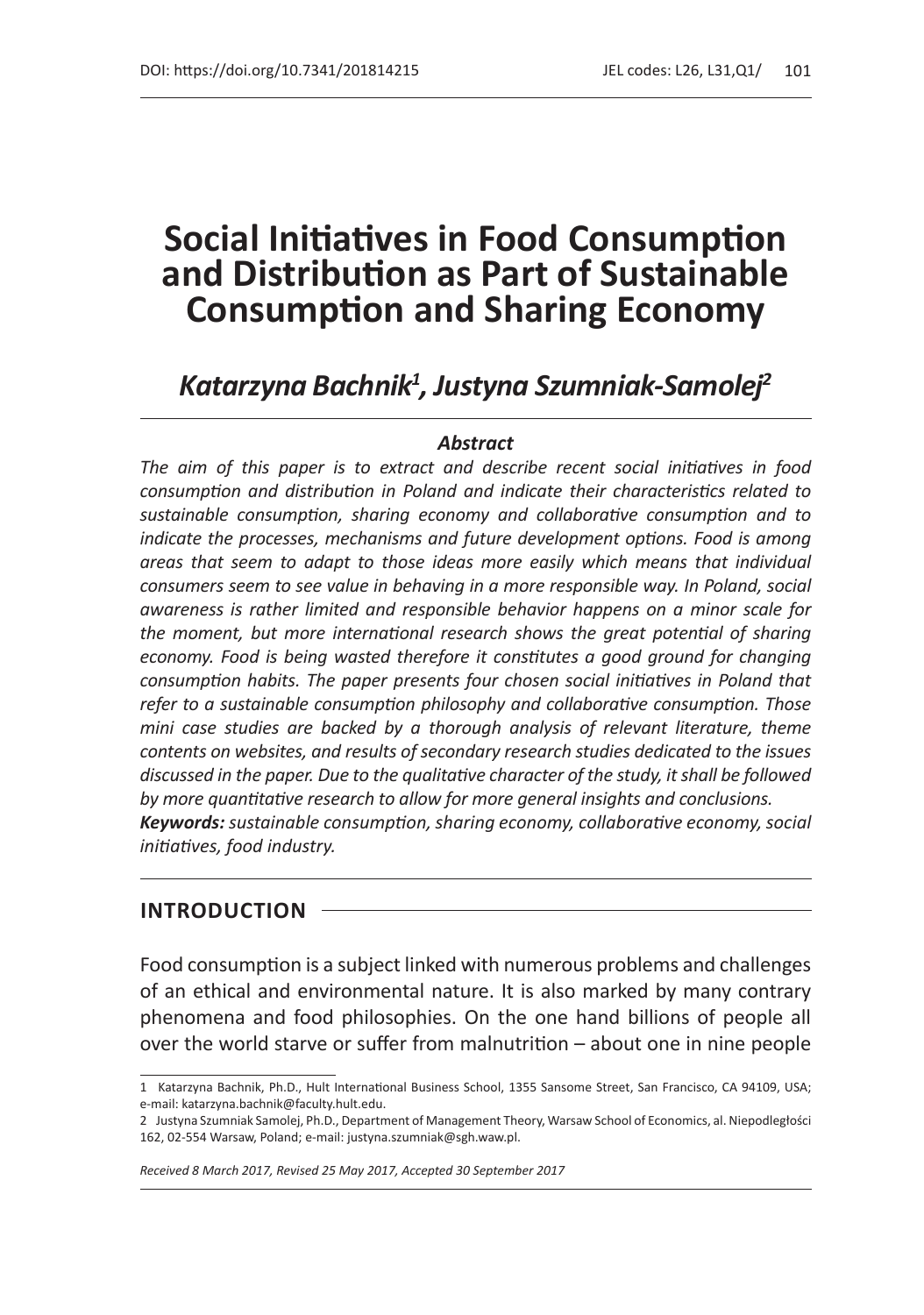on earth do not have enough food to lead a healthy active life (World Food Programme, 2016) – while others waste or discard uneaten food – roughly one third of the food produced in the world for human consumption every year gets lost or wasted (Food and Agriculture Organization of the United Nations, 2016). Whilst the food that is widely offered is more and more modified, processed and polluted, there are increasing numbers of people who want to consume real and worth eating food – products which are healthy, organic, coming from a well-known source and unprocessed. Whereas some choose the comfort of fast food, others hold to a slow food philosophy celebrating the process of preparing and consuming meals as well as protecting traditional and local ways of food production. Food consumption has, therefore, a cultural meaning also. As Kniazeva and Venkatesh (2007, p. 432) conclude: "food values and habits function as key cultural expressions that are central to the processes by which people establish, maintain and reinforce their (sub) cultural, ethnic, and individual identities." Philosophies and trends connected with food consumption are constantly evolving, undergoing transformations due to other social phenomena. It seems the process is progressing in the age of net technology diffusion, particularly social media, since information reaches millions of users in real time and the distance between people has definitely lessened, allowing for cooperation on an unprecedented scale. Holt (2016) says that digital crowds are currently very efficient 'innovators of culture' as they can, successfully, push forward their ideas, trends or habits to other social groups.

For these reasons, the following paper bridges a literature gap by focusing on the sustainable consumption movement, sharing economy and collaborative consumption, showing interdependencies between them, and by presenting some up-to-date mechanisms in the context of food distribution and consumption in Poland. Such an approach is understudied in Poland at the moment. The aim of the paper is to extract and describe selected ventures of sustainable consumption, sharing economy and collaborative consumption in food consumption and distribution in Poland and to indicate the processes, mechanisms and future development options. The paper addresses these issues in trying to figure out:

- What are the goals of recent social initiatives in food consumption and distribution, referring to sustainable consumption and sharing economy in Poland?
- How are they organized and what are their ways of acting (in terms of main distinguishing features)?
- How (in which areas) they refer to sustainable consumption and sharing economy?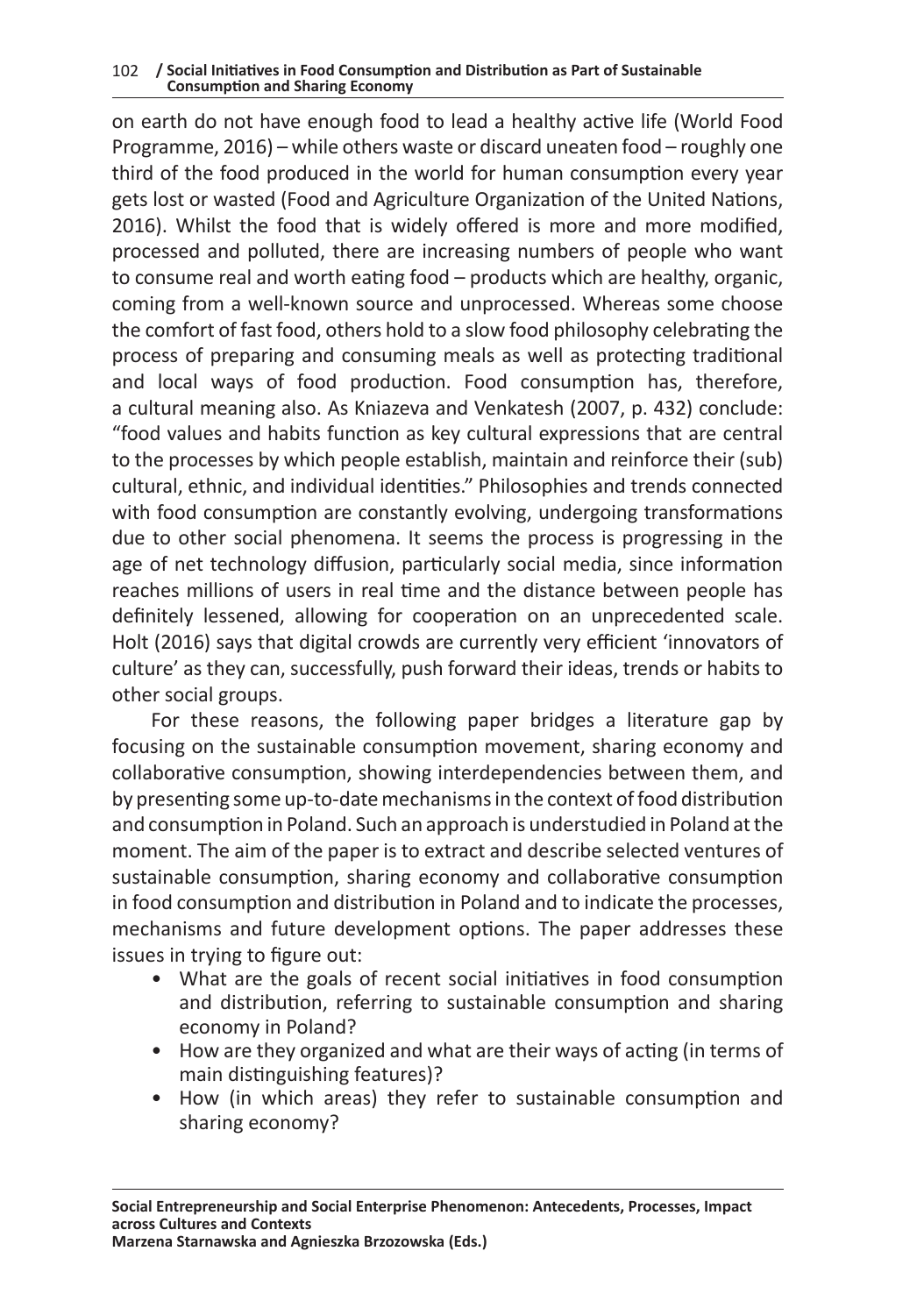The structure of the paper is as follows: firstly, the concept of sustainable consumption and sharing economy is introduced so as to build a theoretical framework for the study. It is followed by a methodology introduction of the tools and approaches selected for the research. Then four case studies are highlighted so as to give evidence for tangible mechanisms and business options for sustainable consumption, sharing economy and collaborative consumption. The analysis ends with conclusions.

# **LITERATURE REVIEW**

## **Sustainable consumption**

Sustainable consumption is an inseparable part of corporate social responsibility (CSR), as well as sustainable development, that may be defined as 'harmonious development, compatible with a fragile balance of a global ecosystem and not entailing economy overexploitation of raw materials, and moreover, uncontrolled side effects in a social and economic field' (Mróz, 2013, p. 171; Brundtland Report, 1987). Based on 'reasonable usage of consumption of goods and an attempt to preserve a global ecosystem balance in the name of responsibility for future generations and our planets destiny' (Mróz, 2013), its existence is conditioned by consumers who present much bigger responsibility and tremendous ecology consciousness. According to McDonald et al. (2012), these are individual consumers, not governments or enterprises, who have a key role to play in meeting the targets for reduced energy consumption, more sustainable waste management practices and lifestyles with fewer environmental consequences. The consumption undertaken by private accounts of households are as high as 30% - 40% of the economy's environmental impact. Consumers who believe that their decisions can significantly affect environmental and social issues are more likely to behave sustainably (Antonetti & Maklan, 2014). According to Greenpeace, this type of consumer regulates their consumption needs, taking higher values into consideration (Peborgh & Odiseo Team, 2008, p. 129). They make more informed shopping decisions, trying to learn where the products come from, and how they will be disposed. They try to reduce the negative impact of their living on the environment by reducing their consumption or by discontinuing unnecessary purchases. They perceive shopping decisions as signs of their approval or protest against particular company operations. They have a sense that by showing a good example they can make other people follow their behavior.

An effective idea of sustainable consumption introduction is determined by such variables on the consumers' side as their personality, shopping habits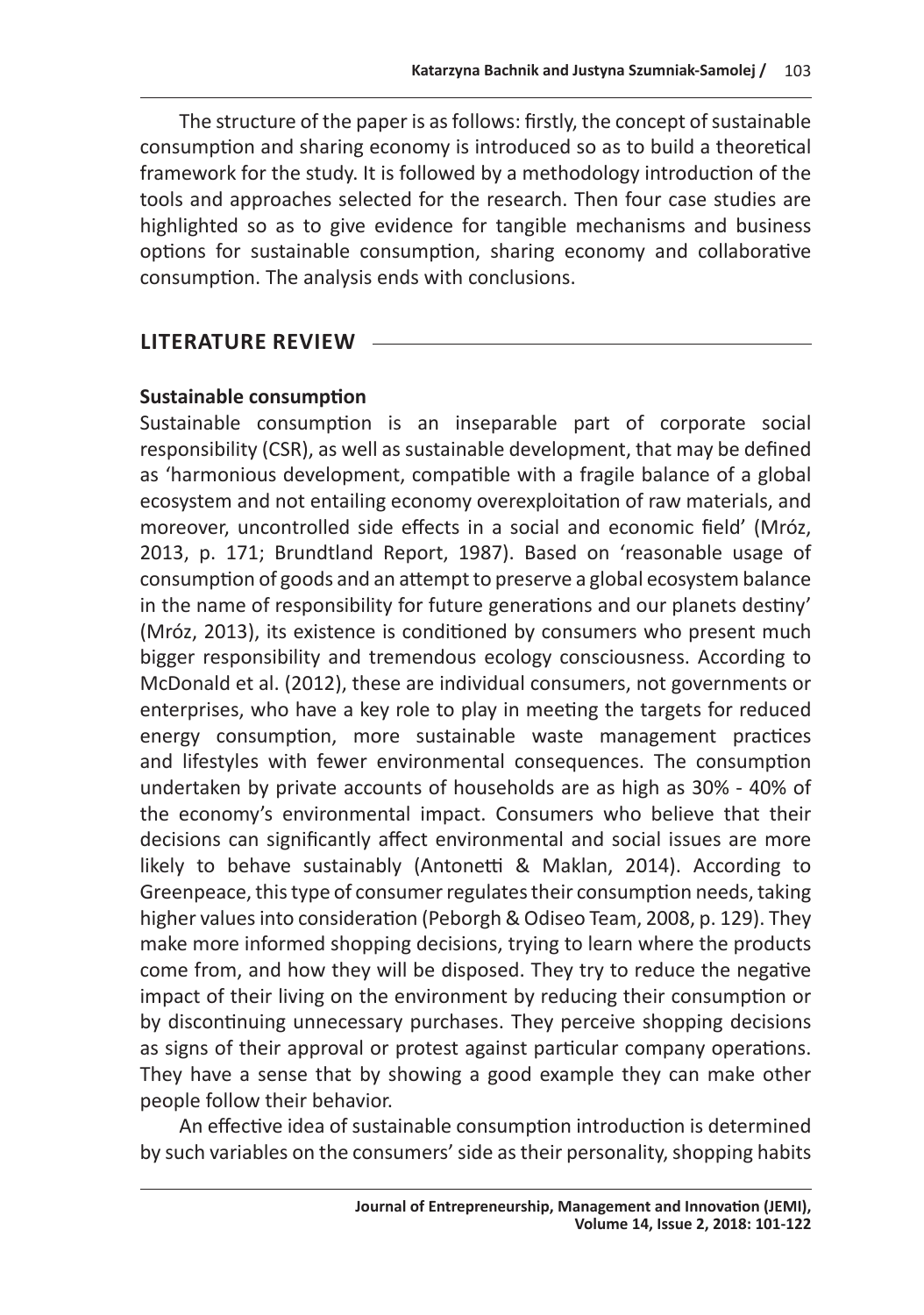and the structure of needs. If we consider personality, it is about innate drives, learned motives and experience of the individual, which also translate into a person's motivational dispositions arising from the interaction between biological drives and the social and physical environment (Evans, Jamal & Foxall, 2009, p. 201). We may be more inclined to follow green regulations just because we feel it is the right thing to do, while others would require additional arguments before they comply. Habits also stem out of the experience from the trial-and-error process. We learn to perform behaviors that produce positive outcomes and avoid those that yield negative outcomes. Segregating waste might be an easy habit to form unless there is reinforcement, such as lower monthly fees for garbage collection or membership of a green community. What is more, learning about habits would give clues not only about the sole act of purchasing but also of consuming and disposing of the remnants. The structure of needs, on the other hand, sheds more light on motivation and prioritizing process (Schiffman, Kanuk & Wisenblit, 2010, p. 107). In the modern world, most consumers seek products to simultaneously satisfy various types of needs. As a result, many brands try to deliver this value. If we consider the abundance of eco-food, it aims at satisfying hunger, building health condition and caring for the environment at the same time. As research shows, the motivations of sustainable consumption include purchasing ethical alternatives, recycling, reducing personal consumption, and saving energy (Antonetti & Maklan, 2014).

Also, the fundamental point is that growing ecology consciousness gives rise to abt. 2/3 European Union consumers who are ready to buy products marked with eco labels (the so called 'green products'). (Mróz, 2007). What is more, the consumers who actively take up a more ecological and balanced lifestyle, easily identify with the slogan: 'We can really change the world by responsible and ethical consumption' (Rok, 2009). Following the sustainable consumption track is easier due to outside factors, in relation to consumers, such as using energy-efficient and material-saving production technologies, and eliminating harmful materials in production processes. Ecology solutions tend to be at the forefront. They are heading towards usage-limiting natural environmental resources.

In conclusion, the understanding of sustainable consumption adopted in this article coincides with Sheth, Sethia and Shanthi's (2011) proposal. According to the authors, sustainable consumption can be interpreted as 'mindful consumption' that is "guided and underpinned by a mindful mindset that reflects a conscious sense of caring toward self, community and nature."

Sustainable consumption in a food area may concern a different kind of attitudes and behavior. It includes i.a., conscious food products choice taking into consideration their origin so to select organic ones coming from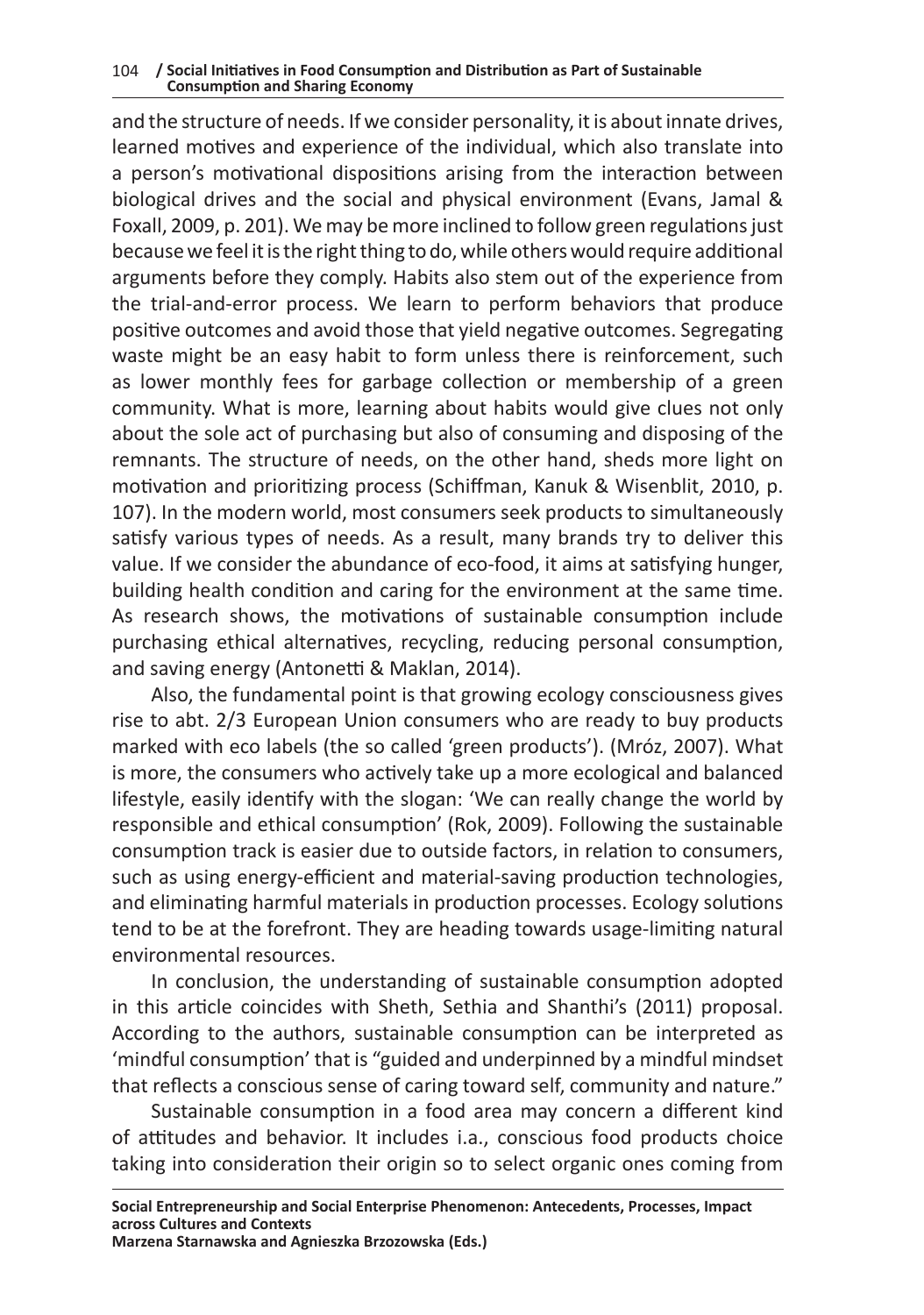local suppliers, produced in an ecological way and socially responsible, and putting attention to eco labelling. It also covers package usage reduction and choosing the ones which are ecological. However, sustainable food consumption means limiting consumption too – not buying food overload and food waste prevention.

From the main subject perspective in this paper, the research results, having been commissioned by the European Union, indicate that barely three product categories and services cause up to 70% of the detrimental effects on the natural environment (while making merely half of the overall consumer spending). These three categories are food products, transport and construction (Mróz, 2013, p.174). As Voget-Kleschin (2014) claims food consumption proves some tension between individual lifestyles and societal consequences of such lifestyles, but asking individuals to behave more sustainably is unnecessary. Early research conducted among Polish consumers proves that the idea of sustainable consumption is not much known (Dąbrowska & Gutkowska, 2015). Sustainable consumption behavior can be seen on a minor scale and the behavioral intensity is differentiated by socio-demographic variables and by lifestyle qualities. However, market shortages in the 1980s taught Polish consumers the value of an exchange of goods and services with others, which might turn into a sustainable habit being part of collaborative consumption in the longer term. The US market, as a mature one, proves the potential of collaborative consumption: 19% of the total US adult population has engaged in a sharing economy transaction and of those consumers who have tried sharing economy, 72% declare that they could see themselves being a consumer in the sharing economy in the next two years (PwC, 2015).

## **Sharing economy and collaborative consumption**

Adopting an approach that sustainable consumption aims at shaping such a demand and consumer behavior, on the one hand, to meet their demands and raise life quality, and on the other hand, at the same time, to regenerate environmental capital for future generations, grassroots initiatives appearance helps promote a responsible attitude and makes an ecology procedure possible. Concomitantly with limiting usage and wastage of materials, raw materials, energy and agriculture, one needs to acknowledge it as an enabler. On the grounds of it, one can justify the statement saying that sustainable consumption and sharing economy are strongly linked. It is especially true within the food industry. Food, money, goods, services, transportation, space are among six dimensions that absorb practices, norms and behavior typical for sharing economy easily (Morgan, 2014).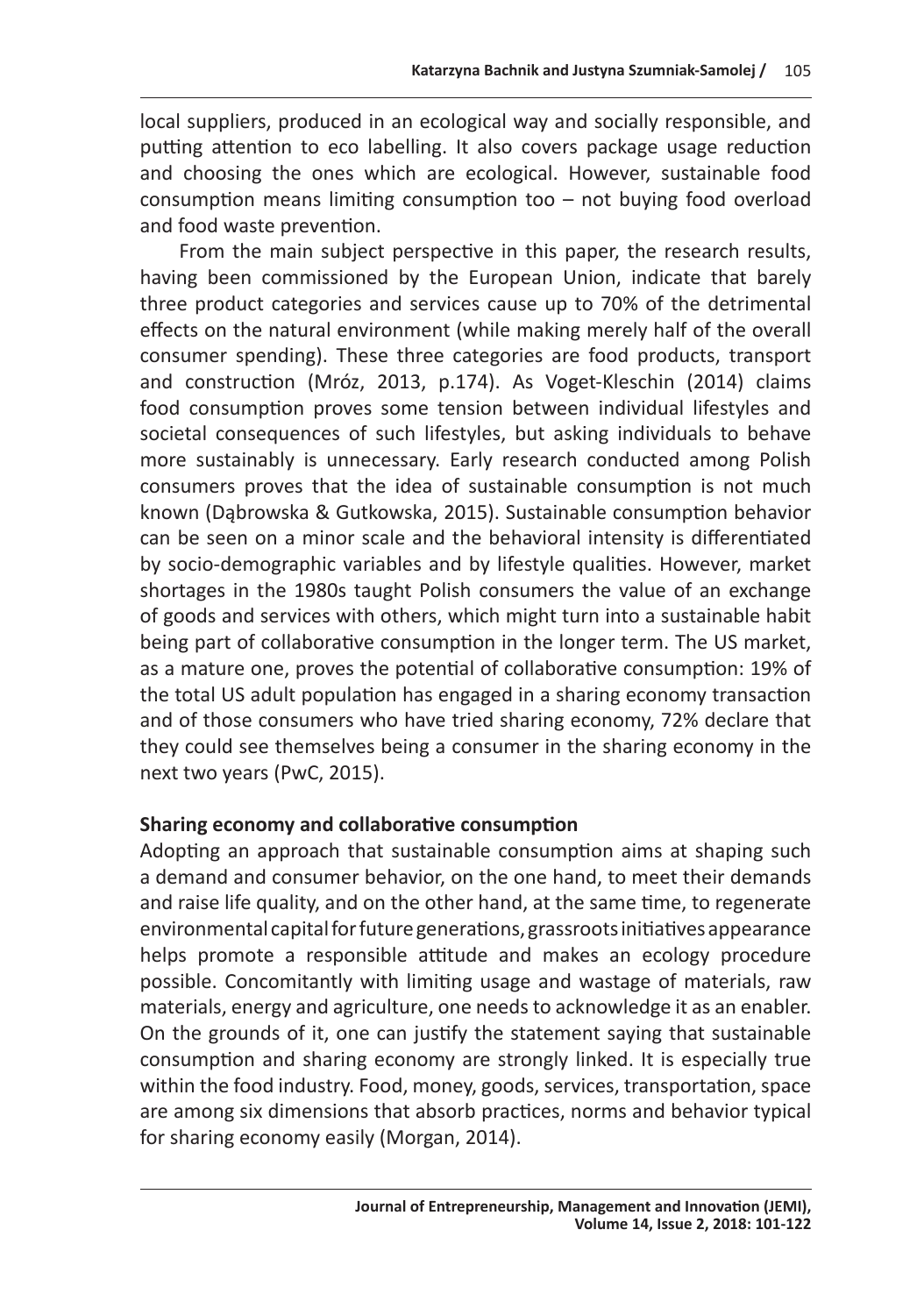Sharing economy, also named collaborative economy, seems to gain more momentum now and as such has the power to fuel sustainable consumption or take it to the next level. It embeds a distinctive mechanism of human and physical resources sharing, in order to achieve one's goal, but it is an access to demanded products, services or resources, instead of a traditional transfer of ownership, that defines the core of this trend. As Botsman (Collaborative Consumption, 2014) defines sharing economy: It is "an economy built on a series of networks of connected individuals and communities versus centralized institutions, transforming how we can produce, consume, finance, and learn." Owyang compares sharing economy to honeycombs arguing that both are quite resilient structures that "efficiently enable many individuals to access, share and grow resources among a common group" (Morgan, 2014).

It seems that people no longer need to possess items to feel satisfied (Bardhi & Eckhardt, 2012). They can share spare capacity and reduce costs associated with ownership. Sharing economy can be described as a new model of production and consumption that assumes "the shared creation, production, distribution, trade and consumption of goods and services by different people and organizations" (Morgan, 2014). Sharing economy rests upon the assumption that people are willing to collaborate once they see some value from the collaboration. The transactions in the system do not take the traditional form of an exchange of product or service with money; they can take the form of access such as renting, lending, subscribing, reselling, swapping, donation.

What is more, according to Botsman and Rogers (2010) people engaged in sharing must conform to four behavioral rules and principles, which are the following:

- trust between strangers, which is a must to close the deal and facilitate the exchange;
- belief in the commons, which means believing that society can secure access to goods for as much of the public as possible;
- idling capacity, as the basic observation leads to the realization that some assets might be underused, and in effect solutions to change the picture are appreciated;
- a critical mass of followers and advocates build the socio-economic system and facilitate its functioning (Bachnik, 2016).

Also, the participants' motivation of sharing economy is vital to make their engagement long-lasting and sustainable. There are several benefits that might encourage participants to join the sharing economy movement, such as:

- an opportunity of using goods, services and "experiences" for prices lower than those offered by traditional firms;
- an opportunity of using goods without a requirement to buy or own them;

**Marzena Starnawska and Agnieszka Brzozowska (Eds.)**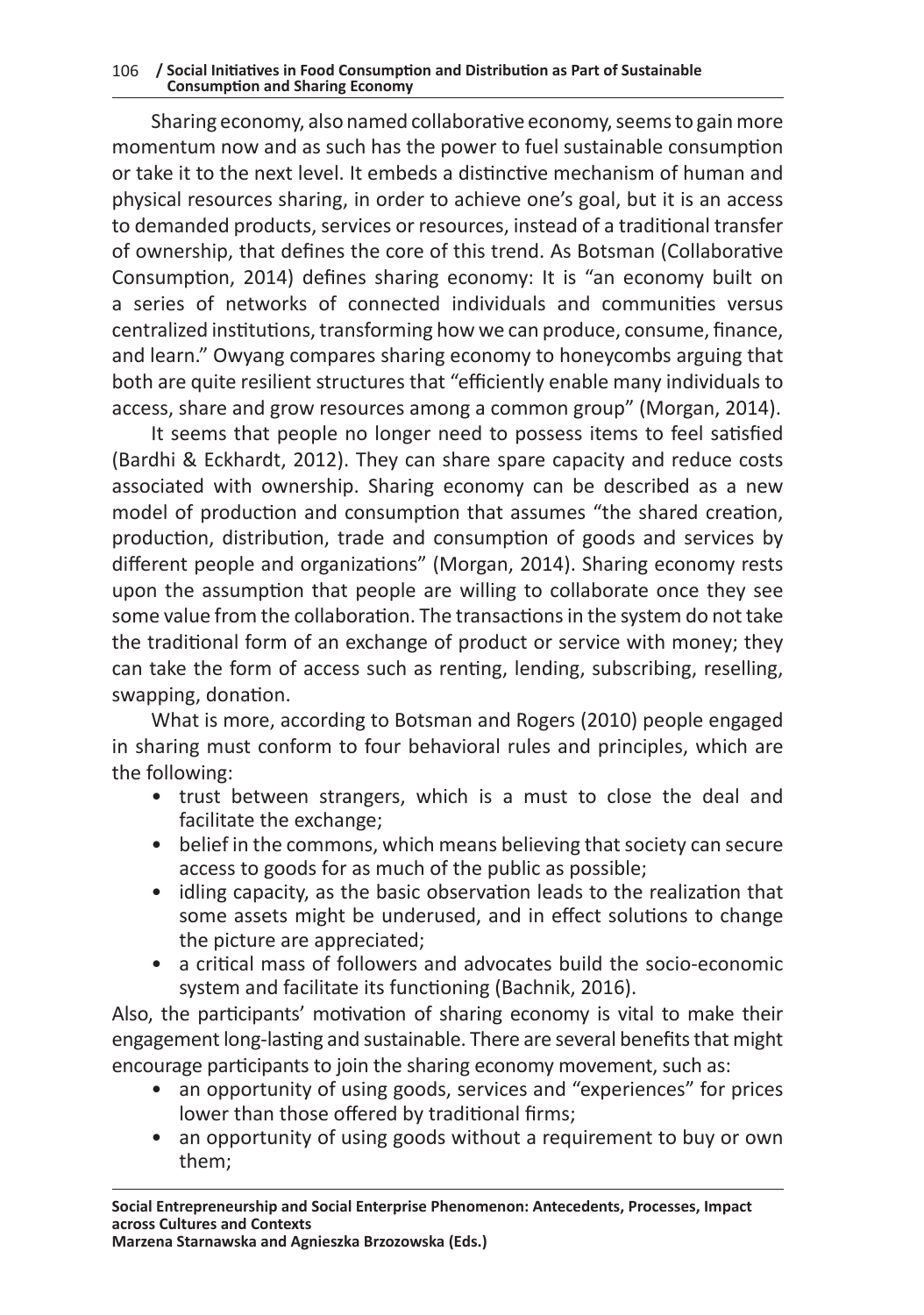- a source of additional earnings for contractors;
- a social dimension of a given type of consumption and production (i.e., meeting new people, companionship of others, the feeling of building a community);
- added value new experiences, feelings, "atmosphere" (i.e., atmosphere of a private home vs. an anonymous hotel room) (Szumniak-Samolej, 2016).

For some people an important advantage of the psychological nature of participating in a sharing economy is the well-being resulting from a sense of being useful, undertaking good actions (for oneself and others), which for instance, make for building a community, supporting useful initiatives, protecting the environment, 'fighting with a system', and caring for alternative (not commercial) production methods. Some researchers argue that a stronger emotional connection with the customer might be a success factor (Straker & Wrigley, 2015).

The trend indicates that consumers are more and more active, adopt an attitude definitely entrepreneurial, on the one hand, to meet their demands, while on the other hand behave responsibly and in compliance with ethical norms they believe. Entrance barriers to a great number of markets are limited to the minimum, as well as new possibilities generated by contemporary ICT let consumers conclude agreements, form communities and create new enterprises which, directly after recruiting a critical mass of supporters, transform into successfully prospering entrepreneurs.

Thus, as took place in the case of sustainable consumption and also regarding sharing economy, one can point to outside determinants conductive to the development of 'access over ownership' approach. These factors are of a social, economic and technological nature (Mróz, 2013; European Union, 2013). Consumer mindfulness comes into mind in the first place. It results from the experience connected with the course of the latest crisis 2008-2014, which made a great many consumers tighten their belts and have a look at their budget management more carefully, strictly linked to the decrease of consumer trust in the corporate world and to the drop in the purchasing power of consumers. The growth of environmental awareness and a rising significance of digitalization expressed by the fact that consumers have become cross-channel shoppers more often and a big part of shopping are online transactions; some of the products are of a digital character. Therefore, meeting demands is not equivalent to the necessity of possessing products. In effect, the potential of the sharing economy is significant, with annual growth exceeding 25%.

In addition, sharing economy seems to undergo an evolution (The next wave, 2014). It was started by companies seeking to find an easy way to share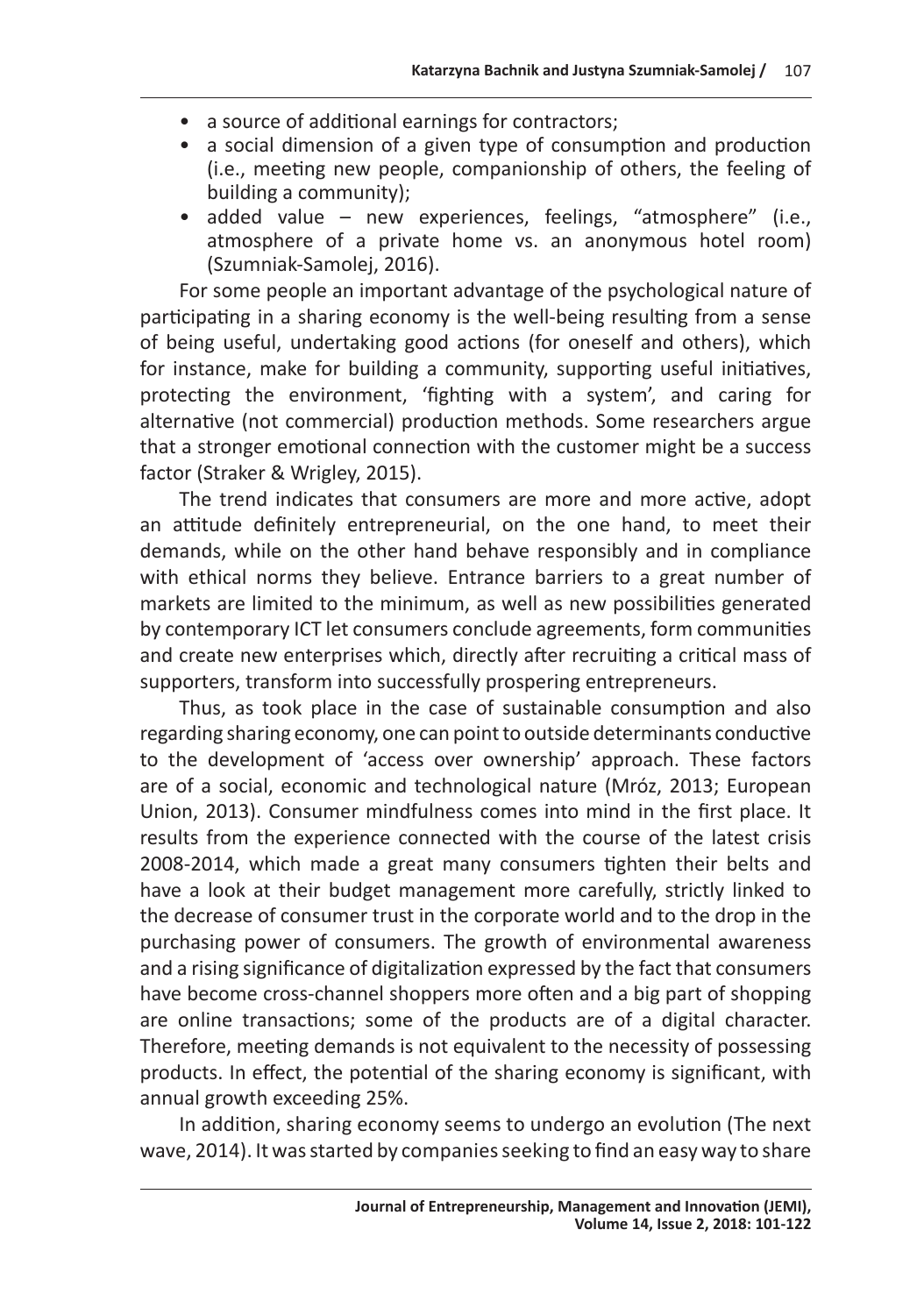goods. Online classified advertisements like Craigslist started to emerge as early as 1995, followed around 2008 by rentals of homes and apartments (like Airbnb), which introduced services into the sharing economy. From 2010 it has become a multi-faceted industry that touches on nearly every aspect of everyday life, covering not only goods and services but also expertise in the form of, e.g., the marketplace for learning and teaching online (Udemy Blog, 2014).

It also needs to be put straight that sharing economy is a system in which individuals, including start-ups, who can find in this scheme an idea for a business model and traditional firms, which can conform to the conditions of this system, can operate in concomitance with each other.

Sharing economy and collaborative consumption in terms of food is quite a broad issue. The most evident way is transferring and receiving food from others. However, sharing food may take place in numerous production stages and food stages. It can deal with cost sharing and work needed to either produce or sell, transport or a production process. (Buczynski, 2013, p. 150).

## **RESEARCH METHODS**

The study was conducted in five steps. Firstly, to identify the fundamental themes of the research and the prevailing key issues, a literature review was conducted. In the second step identification of initiatives and their selection for case studies was completed. The purposive sampling technique was considered here. The selection criteria were as follows:

- 1) It was assumed to focus on social initiatives. Social initiatives were defined as social ventures representing "a new type of organization that aim to create sustainable social value, such as promoting the well-being of communities and their existence is based on developing solutions to tackle complex social problems" (Jokela & Elo, 2015).
- 2) To become case studies, selected initiatives should meet the sharing economy criteria according to Botsman (Collaborative Consumption, 2014) who defined sharing economy as "an economy built on a series of networks of connected individuals and communities versus centralized institutions, transforming how we can produce, consume, finance, and learn." Networks of connected individuals and communities are perceived here as grassroots social initiatives – pioneered by individuals or groups of independent legal subjects, not by formal organizations (companies or non-governmental organizations).
- 3) To become case studies, selected initiatives should be coherent with the following understanding of sustainable consumption: it is a 'mindful consumption' that is 'guided and underpinned by a mindful mindset that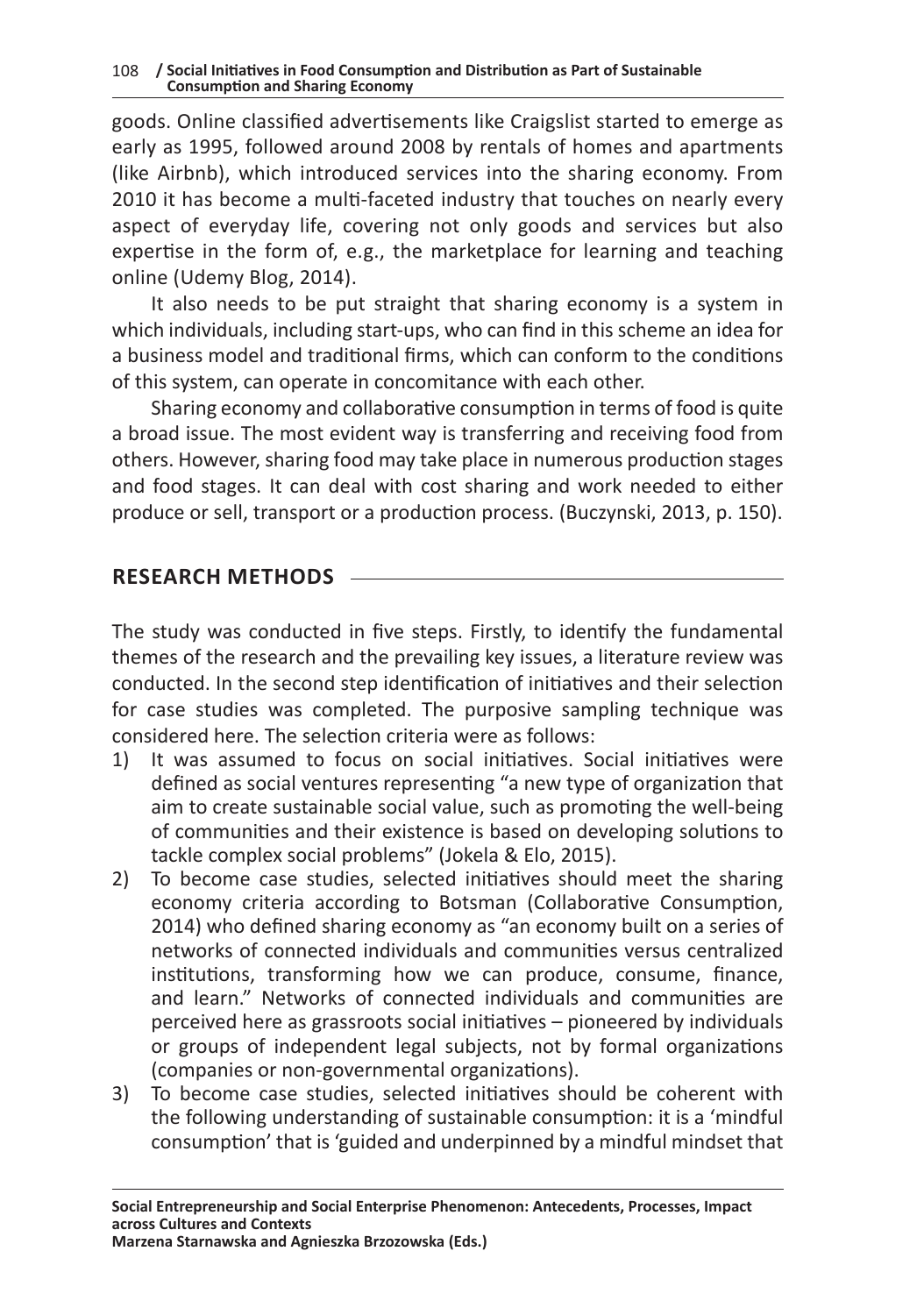reflects a conscious sense of caring toward self, community and nature' (Sheth et al., 2011).

- 4) It was assumed that selected initiatives shall relate to food consumption and distribution, and
- 5) They were to be established recently (2013-2016) in Poland.

The third step was about data collection. To build case studies, online desk research, including web pages and various social media, was completed. Fourthly, the descriptive research method was used to design four initiatives which would fit the above-mentioned selection criteria. The descriptive research method was selected as the one used to "determine, describe or identify what is" (Ethridge, 2004), which we understand as describing characteristics and various aspects of the phenomenon. Agreeing on the method allowed us to arrive at the goal of the paper which is to extract and describe recent social initiatives in food consumption and distribution in Poland and to indicate their characteristics related to sustainable consumption, sharing economy and collaborative consumption.

Finally, in the fifth step, we prepared a table to organize the insights and benchmark selected initiatives which led to conclusion formulation.

# **ANALYSIS/STUDY**

## **Food Cooperative Good**

Food Cooperative Good is one of several food cooperatives developing dynamically in Warsaw recently. The Cooperative has been functioning since July, 2013. Originally it was an informal group which used to organize mutual shopping of healthy and organic food from local farmers. Currently it is registered as non-profit, calling 'Warsaw cooperative initiative.' The Cooperative is formed by over 170 people of different ages and various backgrounds describing their activities, using such words: 'We care for building fair and based-on-trust relationships with those who deliver food to us. We create a community accomplishing a common goal – healthy and seasonal food access produced locally, excluding a big business and the chain of corporations' agents (Kooperatywa Dobrze, 2014a). Among many other motivations to work, the members of the cooperative stress increased access to healthy, fresh and seasonal food, promotion of local farms development, winning back the influence on their vicinity, learning to cooperate in a group, grassroots democracy and forming a practical alternative for supermarkets selling low quality food, and for expensive organic shops (Kooperatywa Dobrze, 2016).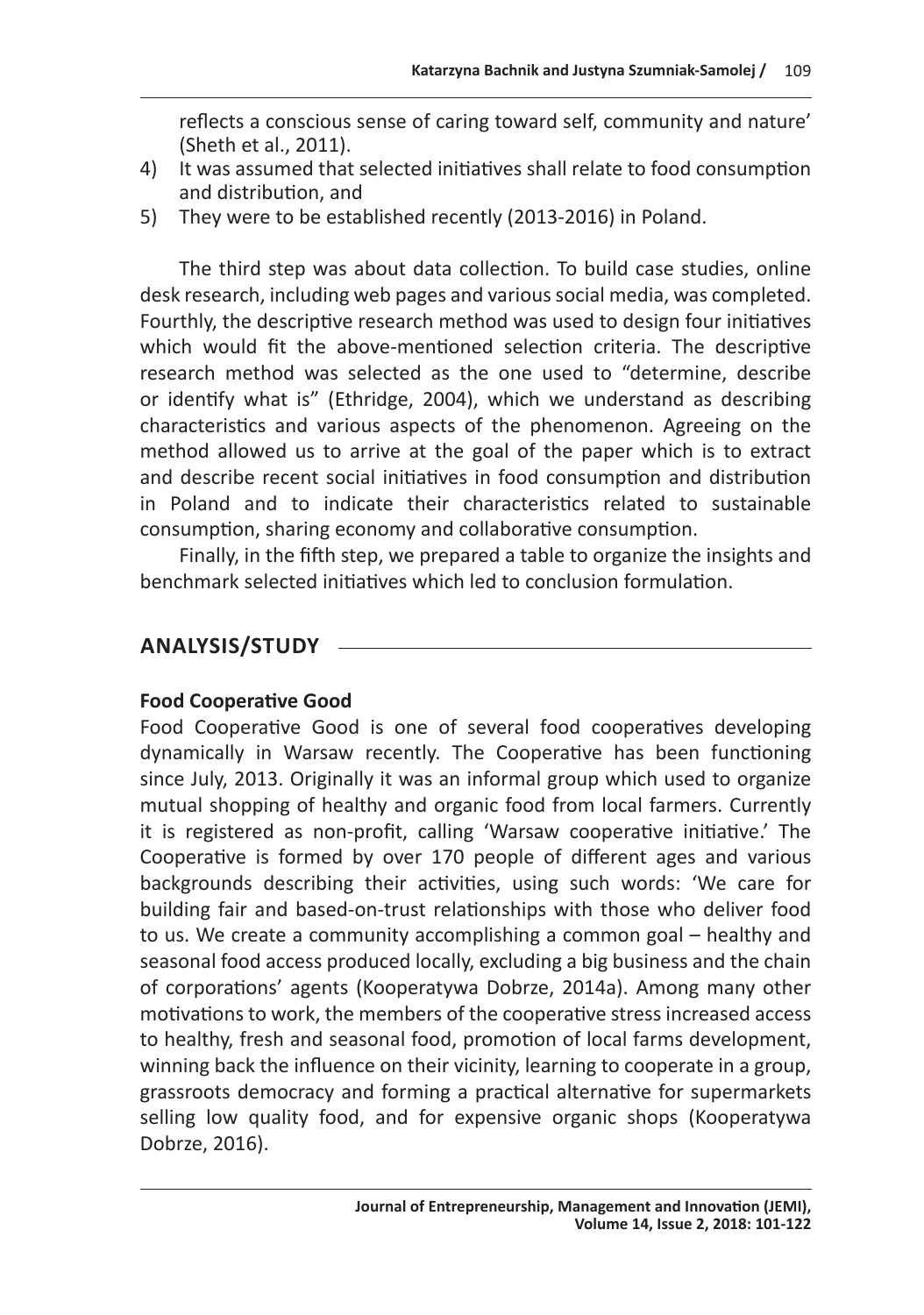Anyone can join the Cooperative Good. To become a member one needs to support it financially and offer a required work load. The monthly fee is 25 zlotys and a minimum required work load is 3 hours a month. The work schedule is announced for the subsequent three months, and the members declare performing goals predicted in the schedule in advance. The Cooperative work includes goods transport, organizing promotional events, doing administrative work and activity in the shop owned by the Cooperative (Kooperatywa Dobrze, 2014b).

This is the shop which distinguishes the Cooperative Good among other Warsaw food cooperatives. The shop launched in August 2014, in the center of Warsaw and is the first cooperative food shop since 1989. You can buy there healthy, organic food produced by local farmers at fair prices, that is to say, lower than in regular shops with organic shops, and moreover, organic coffee, Fair Trade chocolate, organic oils, honey, dried fruit sold by weight, sugar and gluten-free sweets and organic cosmetics together with cleaning supplies (Słowik, 2016). The shop is also a venue to conduct both educational and integration activities.

The shop is open six days a week and serves anybody who wants to do shopping there. However, there is a difference in prices for members and nonmembers. The cooperative members are entitled to lower prices, covering the price cost (Kooperatywa Dobrze, 2016b).

The shop is owned and jointly managed by all members of the cooperative. From the perspective of the shop activities, the cooperative employs only five persons in the key posts. The shop activity is not orientated to profit, the generated turnover is solely allocated to the development of the shop, cooperative and organizing activities open to social-educational enterprises.

What is worth mentioning is that the shop start-up was subsidized with the use of crowdfunding mechanisms through the Polakpotrafi.pl platform. The project was supported by 208 persons who collectively donated 15307 zlotys, while the minimum sum declared by the project author amounted to 12000 zlotys (Polakpotrafi.pl, 2016a). As research suggests, crowdfunding might be a good method of funding innovation (Kozioł-Nadolna, 2016).

The shop met with such a warm reception that in July 2016, another shop was opened in Warsaw Muranów. This time it was decided that financing would be implemented on two tracks. The first stage was to issue coupons. In the framework of 'Trust Credit' actions the coupons, having been a kind of credit, were sold – the purchase of them meant borrowing money for a new shop start-up. After January 2016, it would be possible, in one of the two Cooperative shops, to exchange the coupons for goods. The second stage of financing was a renewed crowdfunding action on Polakpotrafi.pl portal. As a result, successfully, the initial amount of 17500 zlotys was exceeded

**Social Entrepreneurship and Social Enterprise Phenomenon: Antecedents, Processes, Impact across Cultures and Contexts Marzena Starnawska and Agnieszka Brzozowska (Eds.)**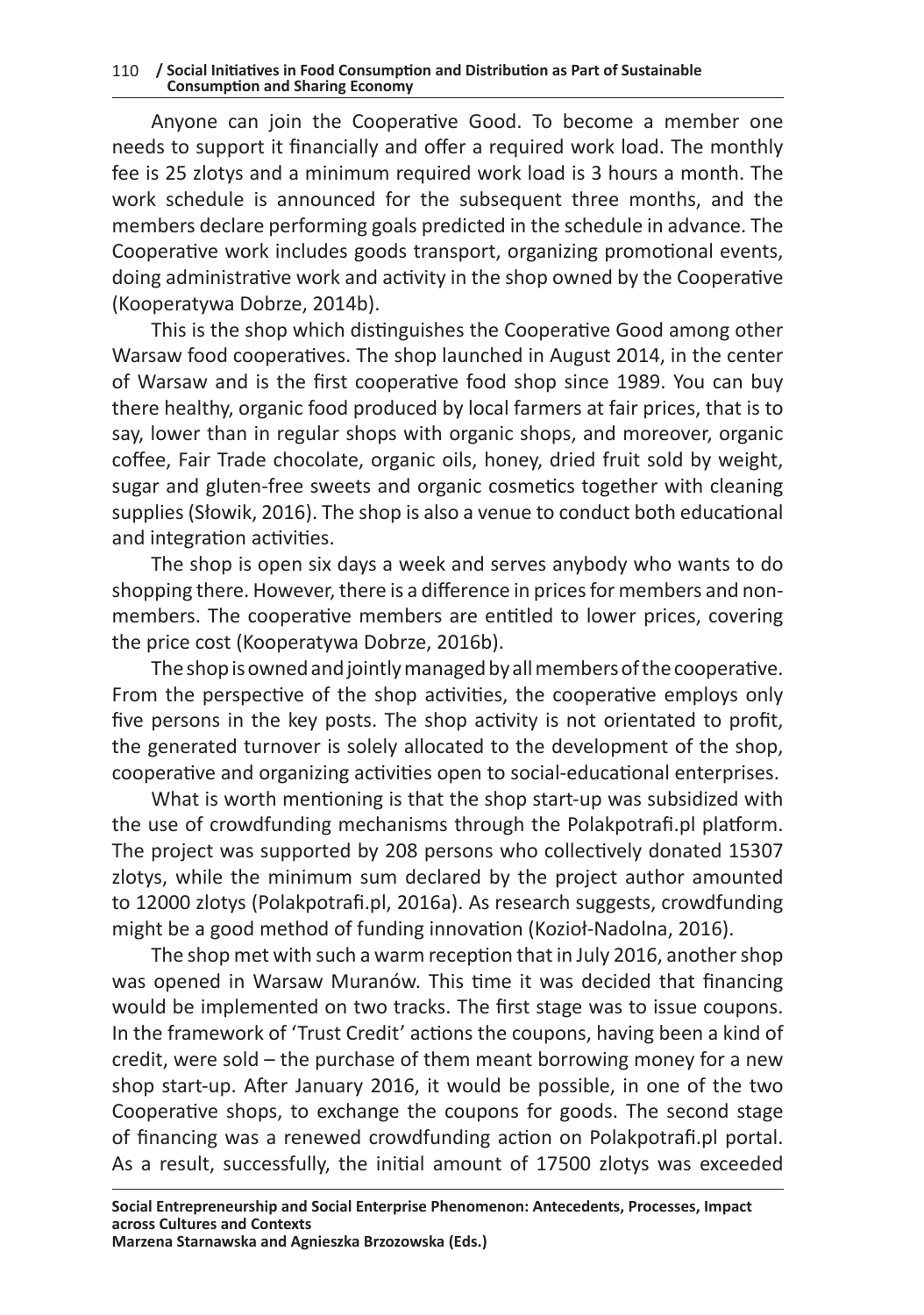and 20-690 zlotys were collected. The project was backed by 274 persons (Polakpotrafi.pl, 2016b).

The cooperative activity is based on forming and motivating cooperating communities. That is why The Cooperative Good organizes regular meetings for its members and what is more, visits to cooperating farmers. Their profiles are also presented on the cooperative's website. Furthermore, running open and educational meetings, e.g. a cooperative congress, workshops devoted to child feeding, meetings with banana planters, workshops dedicated to organic cosmetics, lectures on common food economy, etc., Facebook is used for all communication with shop clients and those who are interested in the cooperative enterprise.

The Cooperative Good is a developing, grassroots movement of aware Warsaw residents, those who are eager to get back the control of food consumed by them as well as actively influencing the reality around them. As one can read on the cooperative's website: 'food cooperatives and other grassroots enterprises are the proof that operating in an economy domain can be based on cooperation and trust, taking into consideration work conditions and caring for nature. In Poland, the rising popularity of the cooperative shows that more and more of us are feeling like organizing ourselves in a new way. We need more practical alternatives which will make the world change gradually' (Kooperatywa Dobrze, 2016a).

## **Foodsharing Warsaw**

Foodsharing is an initiative designed to reply to the fact of wasting and throwing away food still good to eat. Foodsharing is about sharing with other people the food which is still good enough to be consumed because we have an excessive amount that is likely to be wasted or discarded. Different kind of initiatives work in foodsharing areas i.a. in Germany, Austria, Switzerland, the United States or Great Britain (Braw, 2014). Since February 2016 foodsharing has also been present in Poland.

The first foodsharing center came up in the frame of the Foodsharing Warsaw initiative. The idea behind this initiative is trivially simple  $-$  in a special place equipped with a labeled refrigerator and a cupboard anybody can leave food and simultaneously take advantage of what is left. The point is to let everybody share with others – one can add something and help oneself. There can be both readymade and homemade food. In the former case, the food should be tightly closed and described in details. (Hansen, 2016). Not only individuals are encouraged to share food but also organizations (e.g., shops, restaurants, food producers) that can transfer a surplus of food to others instead of disposing it.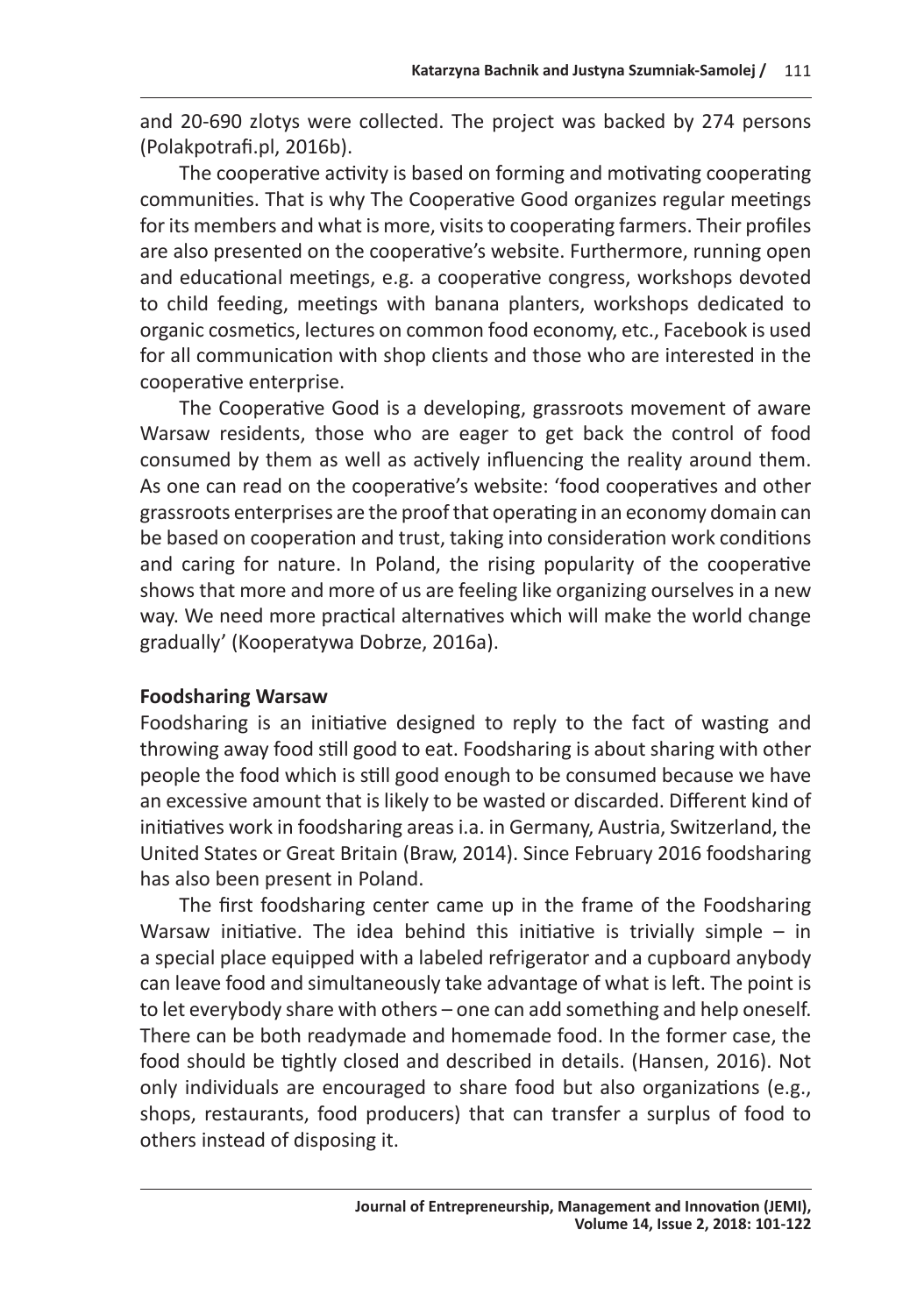Food quality in the centers is taken care of by special guardians, called food savers. Their task is to check products shelf life and keep the fridges and shelves clean.

Currently, in the framework of Foodsharing Warsaw, three centers are working. The first one is situated at The Psychology Department of Warsaw University, the second one is in Warsaw Jazdów, and the third one in Stół Powszechny – both the café and workshop space functioning by the Powszechny Theatre in Warsaw. This initiative is also supported by its profile on Facebook where one can forward news about the latest events and foodsharing initiatives, the ways to limit food waste, and what is more, building a community consisting of those people to whom the subject is close.

Recently, Foodsharing Toruń and Foodsharing Cracow opened, again created by volunteers-social activists' grassroots initiatives.

## **FEED Them Up**

FEED Them Up is a project evolved and set in motion in March 2016, by a group of students from Warsaw School of Economics. The project was meant for the Nationwide Olympiad 'Theory Released' directed at upper-middle students and pupils, and its aim is to develop participants' practical skills in the field of project management and inspiration for social activities (Zwolnieni z Teorii, 2016). The project was created as a response to a huge problem regarding food waste in Poland, in opposition to an enormous demand for food supply by charity institutions.

Since 2013, new regulations concerning food transfers have been in force in Poland, which mean that shops, restaurants and other kinds of eateries do not pay VAT on food transferred free of charge to public benefit organizations. Previously, only food producers benefited from tax reliefs, so for others, the VAT was a cost and therefore discarding food was more profitable. Despite legal conveniences introduced a few years earlier, due to a lack of knowledge, will or logistic difficulties, not many eateries and shops decided to transfer their food surplus systematically to the most deprived.

The idea of the FEED Them Up enterprise is to employ food surpluses discarded by shops and eateries every day and transferring them to public benefit organizations for charity. The food transferring procedure is simple. FEED Them Up works as an agent, a platform connecting places which want to transfer food and organizations helping people in need.

At the beginning of the cooperation public benefit organizations inform the project representatives about a rough food amount, the sort of food (unprocessed/processed/ready meals) and a frequency the food is to be delivered (every day/ a few times a week/once a month/only after events, etc.). On this basis, a suitable place or gastronomic places are chosen to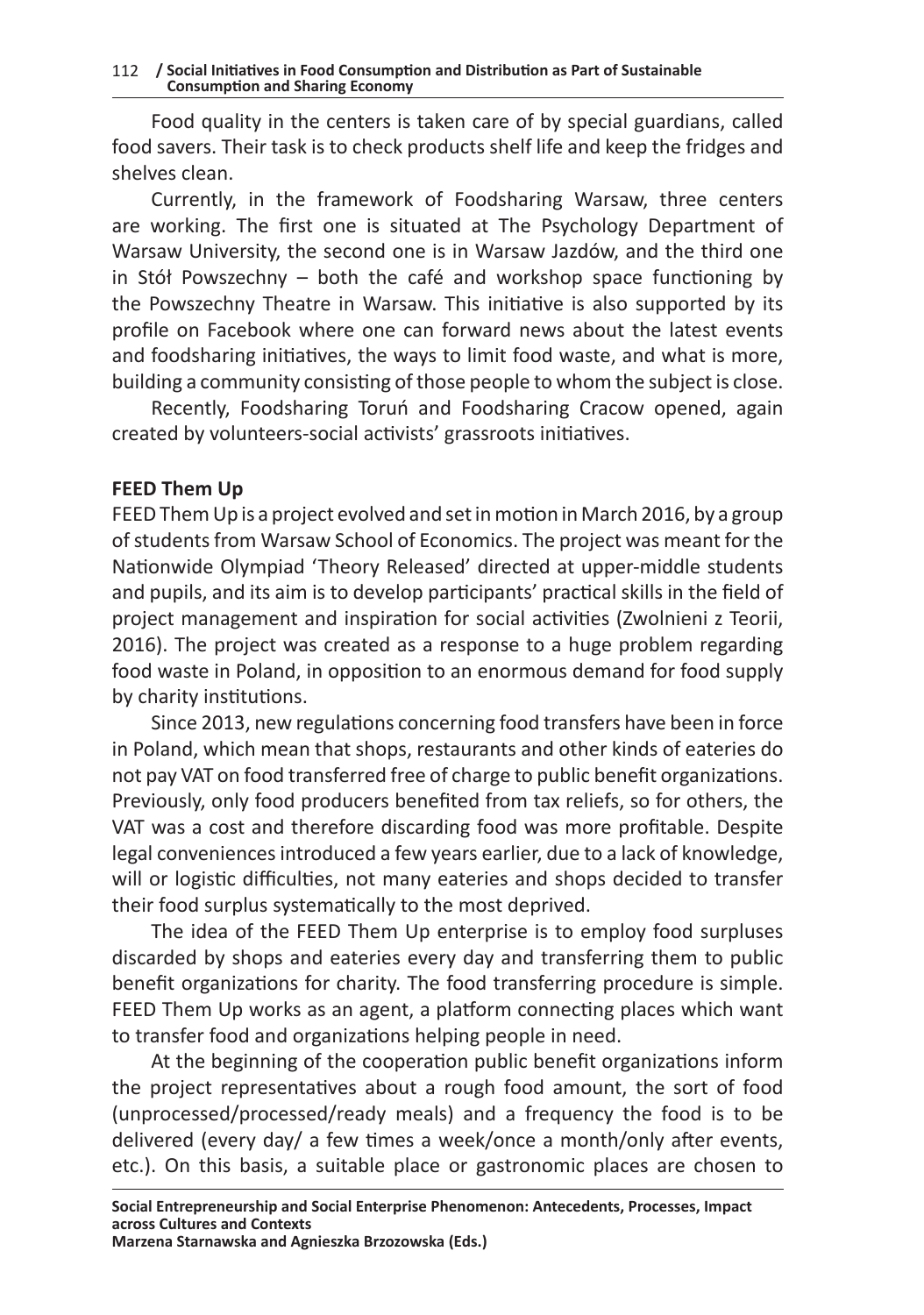transfer food to a given organization caring for those who need help (Feed Them Up, 2016).

Transport responsibility, most often, is on the side of charity organizations. However, if it is troublesome, FEED Them Up is trying to contact them with the nearest gastronomic place so that the organizations' employees or their persons in charge may take the food without the necessity of using transport or select the place having transport at its disposal.

As far as donors are concerned, all gastronomic places offering food to their customers are taken into consideration, like restaurants, coffee-houses, short-order bars specializing in dairy products, bakeries, confectioner's, also hotels, small catering firms and shops. Food from gastronomic places is transferred in a free donation form. Correspondingly to public benefit organizations, at the very beginning, gastronomic places inform FEED Them Up of an indicative amount, the kind of food and frequency of transfer. The centers are selected on this basis. The conditions of donation can undergo changes at any moment of the cooperation (Feed Them Up, 2016).

The advantage of FEED Them Up cooperation with food-outlets certainly includes satisfaction at helping the needy and limiting food waste, and additionally food leftovers recycling cost-cutting. Moreover, it supports a supplementary promotion of the places, on the project social networking sites (Facebook, Instagram, YouTube), on the website, as well as ranking in media (interview arrangements, recording of promotional materials in the gastronomic places). Also, every place receives a sticker saying: 'No food waste here,' that lets the place differentiate itself from others in respect of food care (Feed Them Up, 2016).

The FEED Them Up team works basically in Warsaw. However, inhabitants of other cities make contact with it (Gdańsk, Poznań, Wrocław, Łomża or Białystok). They want to continue this initiative in their cities. Obviously they have got such a possibility, and the FEED Them Up team shares its knowledge with them and hands over indispensable documents and promotional materials, and if necessary, helps to solve difficulties.

## **Café Fińska**

Café Fińska is an interesting example of a café – a project which was created as an artistic happening for the Zone Fresh Competition in the framework of The Grolsch ArtBoom Visual Arts Festival in 2013, presenting art in a public space of Cracow. The aim of Café Fińska was to create a meeting place for closer and less known neighbors. According to its creators, it was a reply to the specific demands of a local community. Although there are quite a few attractive cafes, restaurants and entertainment venues making unrepeatable magic local color, still the places are run traditionally, basing on economic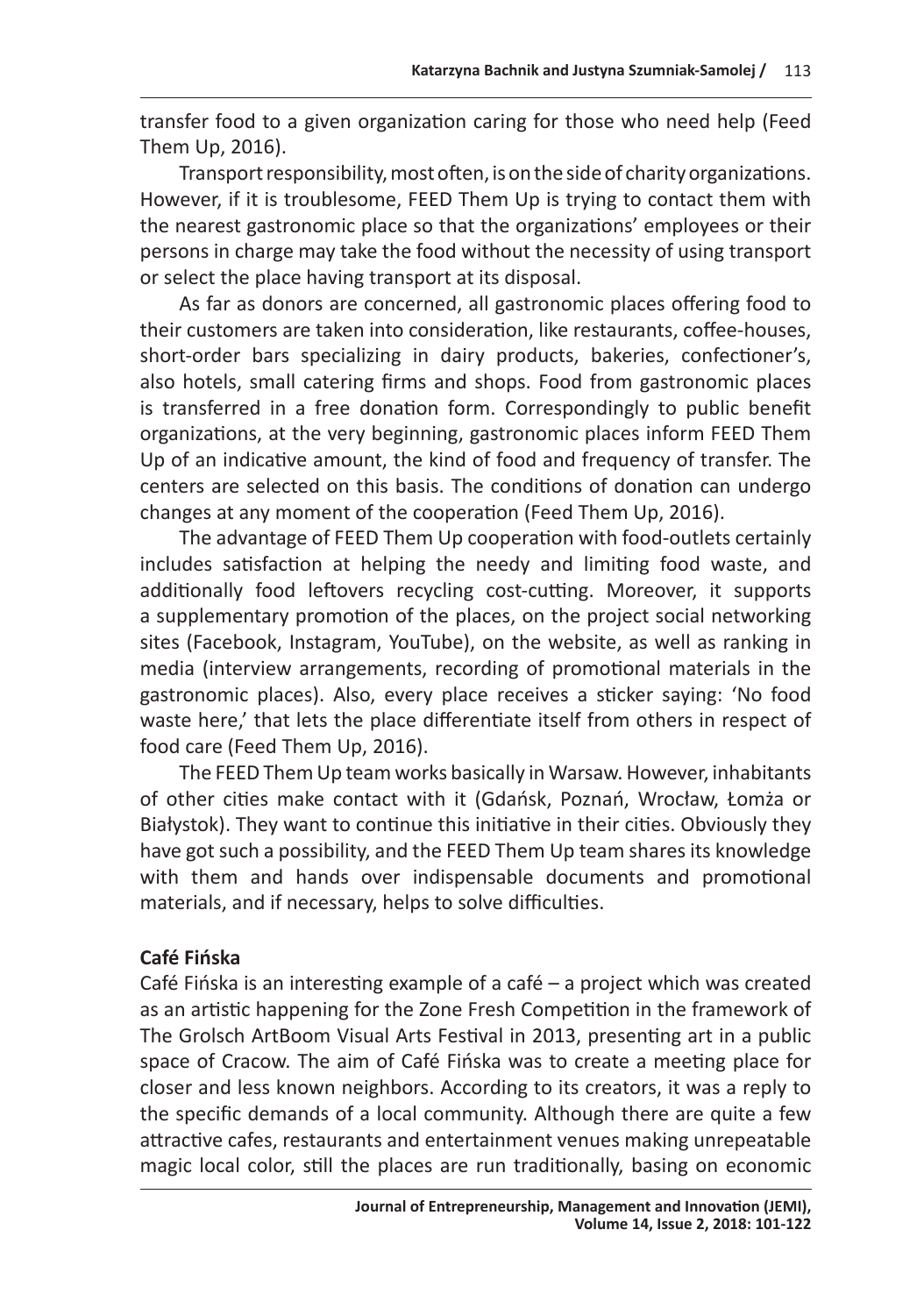calculation. However, there are not enough venues 'open to people', overstepping social divisions which engage local initiatives and their dynamic is formed by participants. The creators expected Café Fińska would fulfill the niche (Café Fińska, 2016).

For the need of the café, some space in a small tenement house was adapted. The place facilities were successfully donated. Café Fińska stands for a place open to everybody – neighbors, occasional pedestrians or tourists. The fundamental difference between this café and other Cracow places was a cash-free exchange. It meant one could have some coffee or tea but paying not with money as a means of payment, but with something the guest wished to give in return – e.g., a drawing, an interesting story, some help, a smile or drawing some pictures on a paper tablecloth. The idea was to arrange a meeting place free of financial barriers for surrounding inhabitants. The place in which a sense of community and responsibility for this site is formed. A meal and coffee were to be only a pretext for a conversation and chat. Guests' visits were made more attractive by variable activities such as board games, chess or guitar evening sessions. Each Friday varied events were organized, like concerts, exhibitions, performances, workshops (Café Fińska, 2016). Café Fińska was also open to its guests' proposals as 'the place created by people for people of every age, full of positive energy and diversities' (Polakpotrafi.pl, 2016c).

According to the creators' assumption, the Café Fińska project was supposed to function during two festival weeks. Since it met with an extremely warm welcome on the part of Cracow inhabitants, funds were successfully donated (sponsors, prizes, crowdfunding fund-raising) and prolonged its 'life.' Ultimately, in its initial place, the café worked in 2013-2015. After this time, and due to commercial rent hikes, a new venue was necessary, and at the moment, the café's activity is suspended.

## **DISCUSSION AND CONCLUSIONS**

Buczyński (2013, p. 19) says sharing economy can reinvent our understanding of what a good citizen is. Collaborative consumption questions a previous approach to professional success, personal wealth and the sense of being an active community member which was based on money and possession of material goods. Sharing allows the creation of a new definition of value which is far from financial motivation. The reason to engage in social initiatives assumes the sharing component is mainly about increasing resource efficiency and enriching one's own and other people's lives. It is more about relationships than tasks undertaken to satisfy psychological needs. Sustainable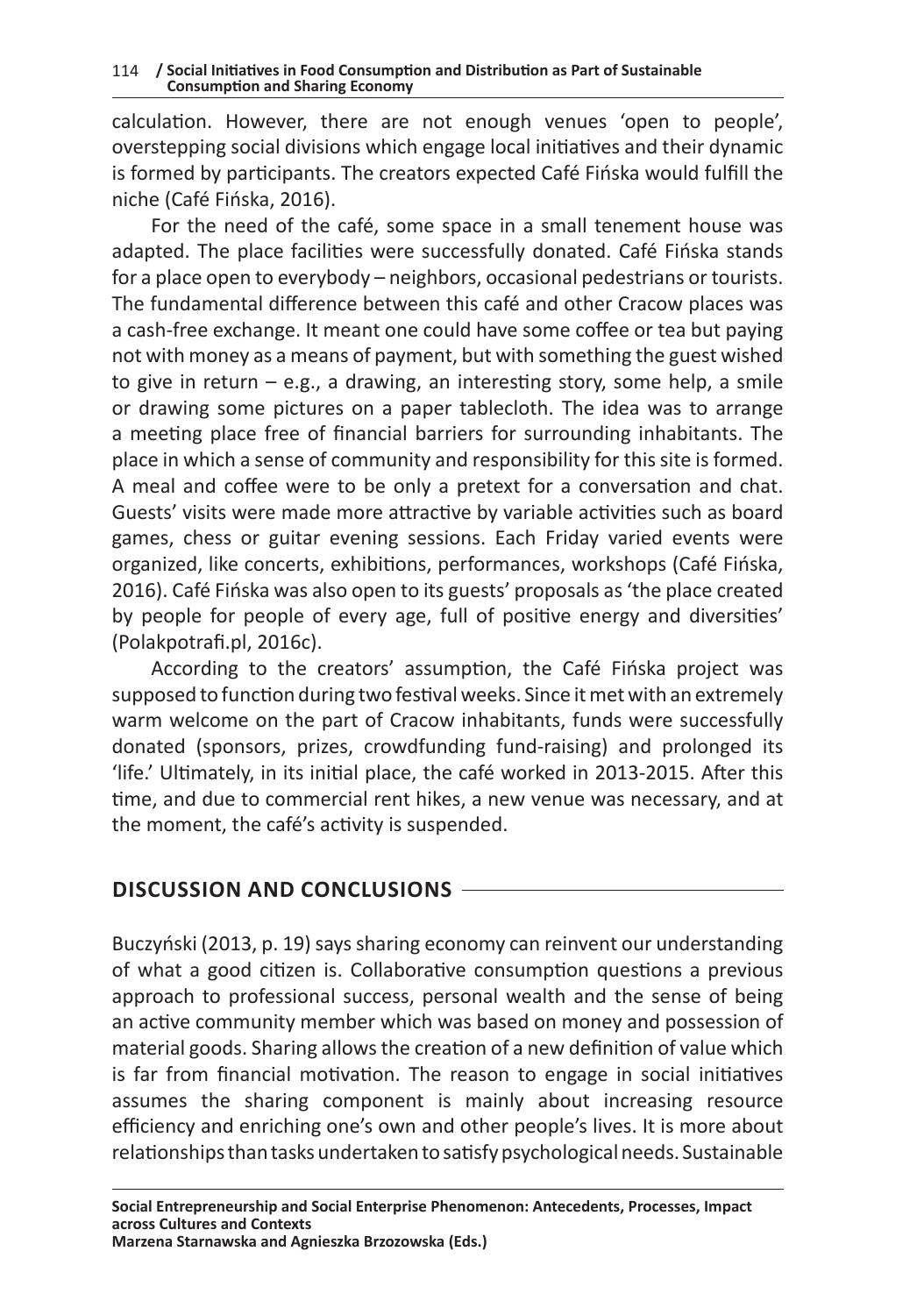consumption provides a similar effect. It supports citizenship attitude and is in favor of redefining a successful concept in professional and private dimensions of life. The motivation to commit to the greater good, personified with tangible initiatives, drives individuals and organizations to adopt socially responsible norms of behavior and to engage actively in the improvement of natural environment quality and of life quality of communities. That is why the two concepts make for a creative quest of ideas and undertaking (often grassroots ones) social and business actions based on their assumptions. For the sake of the paper, the selection of proper social initiatives was crucial so as to shed more light on the processes, mechanisms and future development options of these ventures. Table 1. summarizes the main findings and allows for comparisons.

**Table 1.** Summary of main characteristics of selected social initiatives in food consumption and distribution in Poland referring to sustainable consumption and sharing economy

|                                  | <b>Food Cooperative Foodsharing</b>                                                                                                                                                                    |                                                                                                                      | <b>FEED Them Up</b>                                                                                                                                                                 | Café Fińska                                                                                                                                                                                                                                                                                                    |
|----------------------------------|--------------------------------------------------------------------------------------------------------------------------------------------------------------------------------------------------------|----------------------------------------------------------------------------------------------------------------------|-------------------------------------------------------------------------------------------------------------------------------------------------------------------------------------|----------------------------------------------------------------------------------------------------------------------------------------------------------------------------------------------------------------------------------------------------------------------------------------------------------------|
|                                  | Good                                                                                                                                                                                                   | <b>Warsaw</b>                                                                                                        |                                                                                                                                                                                     |                                                                                                                                                                                                                                                                                                                |
| <b>Creation date</b>             | 2013                                                                                                                                                                                                   | 2016                                                                                                                 | 2016                                                                                                                                                                                | 2013                                                                                                                                                                                                                                                                                                           |
| Purpose                          | To create<br>a community<br>accomplishing<br>a common goal<br>- healthy and<br>seasonal food<br>access produced<br>locally, excluding<br>a big business<br>and the chain<br>of corporations'<br>agents | To enable sharing<br>food with other<br>people to avoid<br>wasting and<br>throwing away<br>food still good<br>to eat | In respond to<br>a massive problem a meeting place<br>regarding food<br>waste in Poland,<br>in opposition to<br>an enormous<br>demand for food<br>supply by charity<br>institutions | To arrange<br>free of financial<br>barriers for<br>surrounding<br>inhabitants.<br>To create a venue<br>'open to people'<br>and overstepping<br>social divisions.<br>To engage<br>local initiatives<br>and encourage<br>"guests" to<br>form a sense of<br>community and<br>feel responsibility<br>for the site. |
| Organizational and<br>legal form | Originally it was<br>an informal group. initiative<br>Currently it is<br>registered as non- volunteers-social<br>profit.                                                                               | Grassroots<br>undertaken by<br>activists                                                                             | Project initially<br>set by a group of<br>students                                                                                                                                  | Project initially<br>created as an<br>artistic two-week<br>happening. Then,<br>prolonged thanks<br>to successful<br>fund-raising.                                                                                                                                                                              |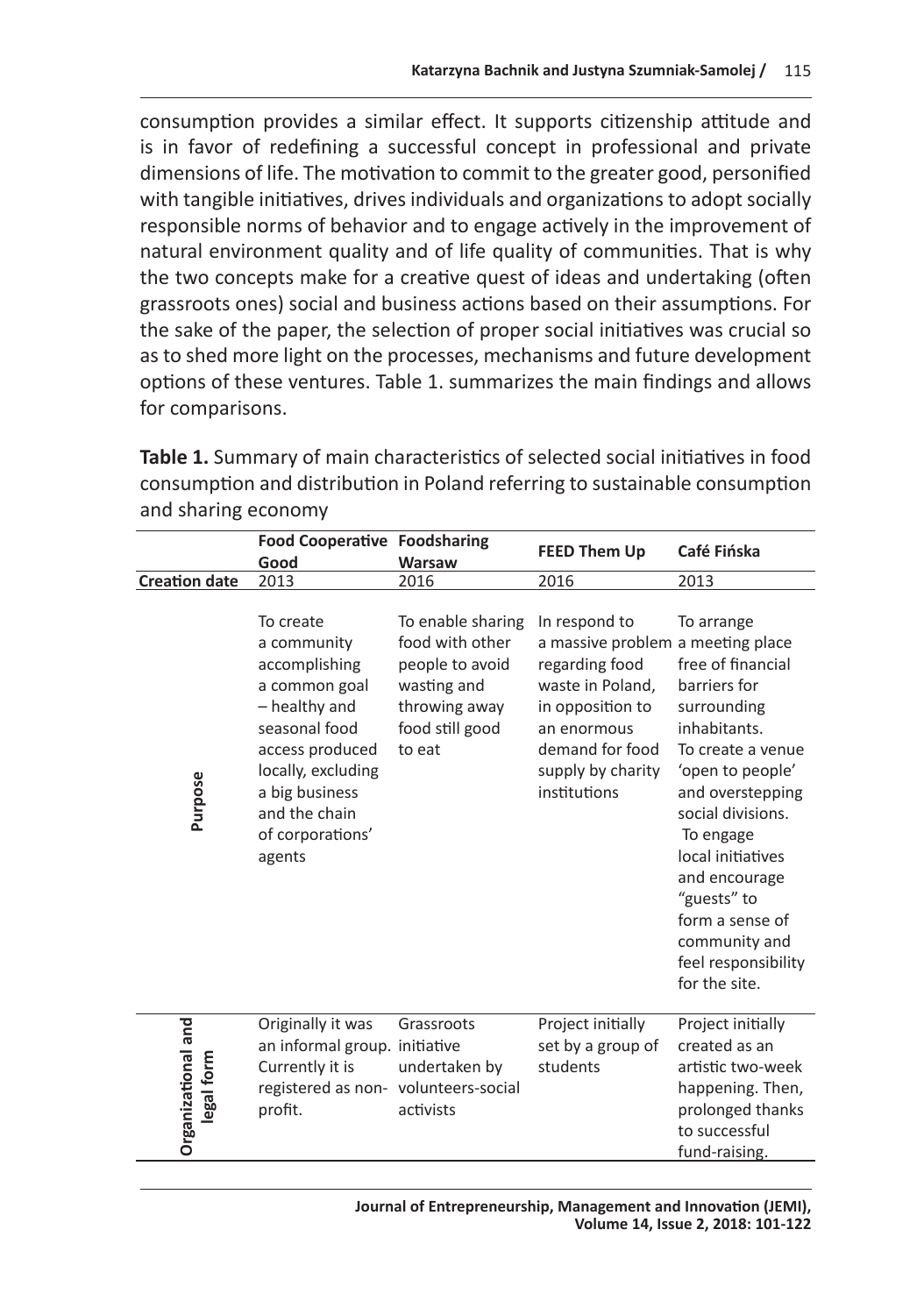|                                               | <b>Food Cooperative Foodsharing</b><br>Good                                                                                                                                                                                                                                                                                                                                                                                                                                |                                                                                                                                                                                                                                                                                                                               | <b>FEED Them Up</b>                                                                                                                                                                                                                   | Café Fińska                                                                                                                                                                                                                                                                                                                   |
|-----------------------------------------------|----------------------------------------------------------------------------------------------------------------------------------------------------------------------------------------------------------------------------------------------------------------------------------------------------------------------------------------------------------------------------------------------------------------------------------------------------------------------------|-------------------------------------------------------------------------------------------------------------------------------------------------------------------------------------------------------------------------------------------------------------------------------------------------------------------------------|---------------------------------------------------------------------------------------------------------------------------------------------------------------------------------------------------------------------------------------|-------------------------------------------------------------------------------------------------------------------------------------------------------------------------------------------------------------------------------------------------------------------------------------------------------------------------------|
| Range of activities                           | Organizing<br>mutual shopping<br>of healthy and<br>organic food from<br>local farmers<br>Running<br>a cooperative<br>food shop<br>Conducting<br>educational<br>and integration<br>activities                                                                                                                                                                                                                                                                               | Warsaw<br>Setting up and<br>caring for special<br>places equipped<br>with a labeled<br>refrigerator and<br>anybody can<br>leave food and<br>simultaneously<br>take advantage of<br>what is left<br><b>Building</b><br>a community,<br>sharing<br>knowledge and<br>helping to set up<br>similar initiatives<br>in other cities | Helping to employ Running a café<br>food surpluses<br>discarded by<br>shops and eateries Organizing,<br>every day and<br>a cupboard where transferring them<br>to public benefit<br>organizations for<br>charity                      | offering drinks<br>and meals<br>concerts,<br>exhibitions,<br>performances,<br>workshops, etc.                                                                                                                                                                                                                                 |
| Ways of acting (main distinguishing features) | A food<br>cooperative<br>serving<br>cooperative's<br>members<br>Anyone can<br>join (to become<br>a member one<br>needs to support<br>it financially and<br>offer a required<br>work load)<br>The cooperative<br>shop is owned and latest events<br>jointly managed<br>by all members of initiatives, the<br>the cooperative<br>The shop<br>serves anybody<br>who wants to<br>do shopping<br>there (there<br>is a difference<br>in prices for<br>members and<br>non-members | Volunteers (called FEED Them Up<br>food savers) take<br>after food quality<br>in the centers<br><b>Building and</b><br>supporting<br>on Facebook<br>a community<br>consisting of<br>people to whom<br>the subject<br>is close (e.g.,<br>news about the<br>and foodsharing<br>ways how to limit<br>food waste)                 | works as an<br>agent, a platform<br>connecting places<br>which want to<br>transfer food and<br>organizations<br>helping people in<br>need.<br>Sharing<br>knowledge and<br>helping to set up<br>similar initiatives<br>in other cities | A cash-free<br>exchange (not<br>with money<br>as a means of<br>payment, but with<br>something the<br>guest wished to<br>give in return -<br>e.g.,, a drawing,<br>an interesting<br>story, some help,<br>a smile, etc.)<br><b>Building</b><br>a community of<br>people who are<br>engaged and<br>responsible for<br>the venue. |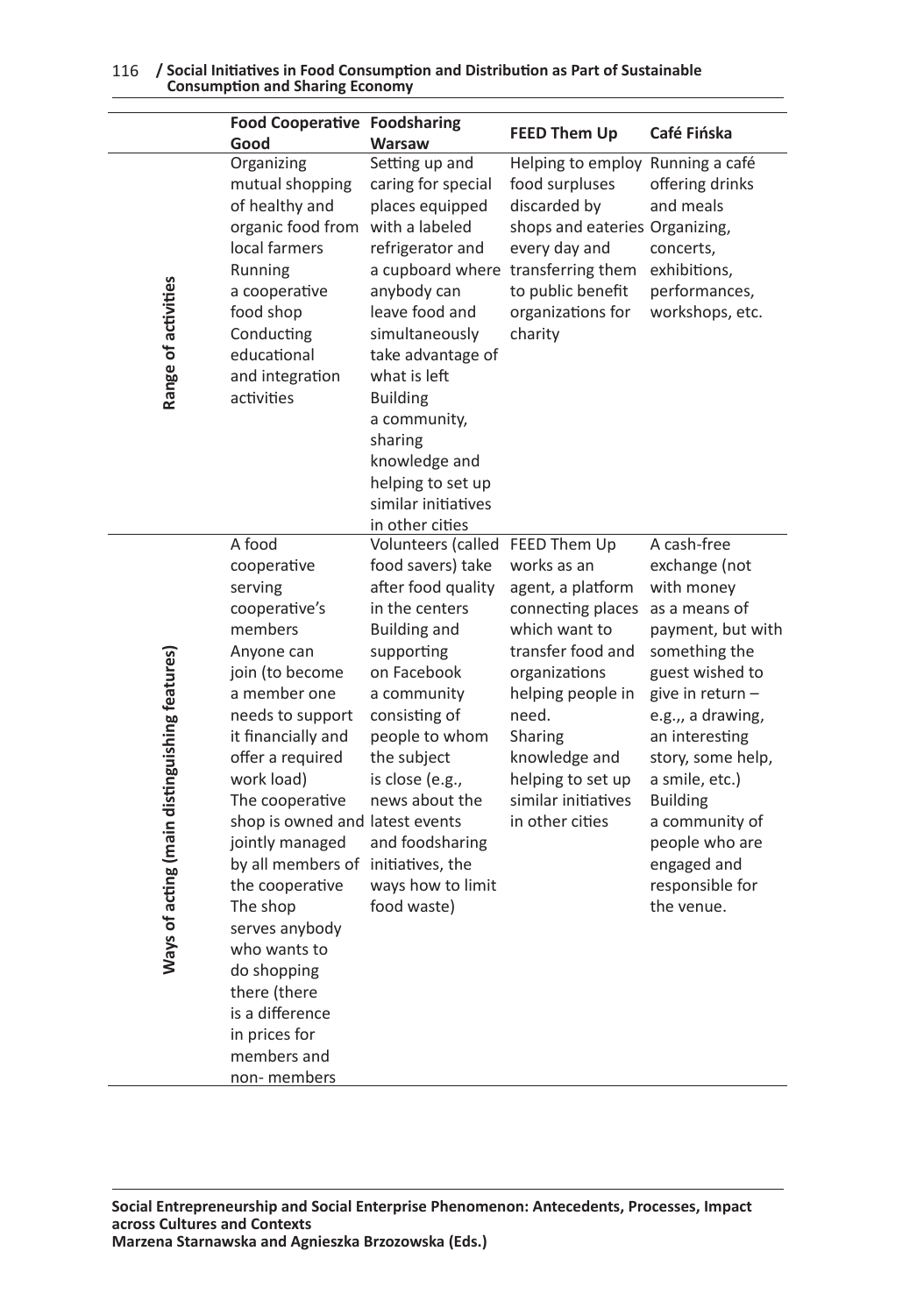|                                       | <b>Food Cooperative Foodsharing</b><br>Good                                                                                                                                                                             | <b>Warsaw</b>                                                                                                                                                                                     | <b>FEED Them Up</b>                                                                                                                                                                                                                                             | Café Fińska                                                                                                                                                                               |
|---------------------------------------|-------------------------------------------------------------------------------------------------------------------------------------------------------------------------------------------------------------------------|---------------------------------------------------------------------------------------------------------------------------------------------------------------------------------------------------|-----------------------------------------------------------------------------------------------------------------------------------------------------------------------------------------------------------------------------------------------------------------|-------------------------------------------------------------------------------------------------------------------------------------------------------------------------------------------|
|                                       | The shop activity<br>is not orientated<br>to profit; the<br>generated<br>turnover is solely<br>allocated to the<br>development<br>of the shop,<br>cooperative and<br>organizing social<br>and educational<br>activities |                                                                                                                                                                                                   |                                                                                                                                                                                                                                                                 |                                                                                                                                                                                           |
| Linkage to sustainable<br>consumption | Healthy and<br>seasonal food<br>produced locally<br>Taking into<br>consideration<br>work conditions<br>Caring for nature<br>Motivation to<br>commit to the<br>greater good                                              | Enabling and<br>promoting<br>responsible and<br>conscious food<br>consumption<br>Reducing food<br>waste<br>Motivation to<br>commit to the<br>greater good                                         | Limiting food<br>waste by<br>gastronomic<br>places<br>Helping charities<br>(and people in<br>need)<br>Motivation to<br>commit to the<br>greater good                                                                                                            | Openness to<br>people and<br>overstepping<br>social divisions<br>Forming a sense<br>of responsibility<br>for the site among<br>visitors<br>Motivation to<br>commit to the<br>greater good |
| Linkage to sharing economy            | Cooperation,<br>trust, lack<br>of financial<br>motivation, work<br>done by members<br>to enrich their<br>own and other<br>people's lives                                                                                | Sharing food with<br>other people (for<br>free)<br>Sharing<br>knowledge<br>Work done by<br>volunteers to<br>increase resource<br>efficiency to<br>enrich their<br>own and other<br>people's lives | Organizational<br>model in the form exchange<br>of a platform<br>Sharing food with<br>other people (for<br>free)<br>Sharing<br>knowledge<br>Work done by<br>members to<br>increase resource<br>efficiency to<br>enrich their<br>own and other<br>people's lives | A cash-free<br>Community<br>building<br>Community<br>members'<br>engagement<br>to enrich their<br>own and other<br>people's lives                                                         |

Group shopping, the cooperative shop, work of every member for the association, cooperation based on trust, organic food, a desire for a local market and community development, offered by the Food Cooperative Good, show important aspects of the cooperative activity interacting with two trends, which are the subject of this paper. Facing everlasting promotions and widespread access to consumption goods, for many consumption community members, the effort to share food surplus with others is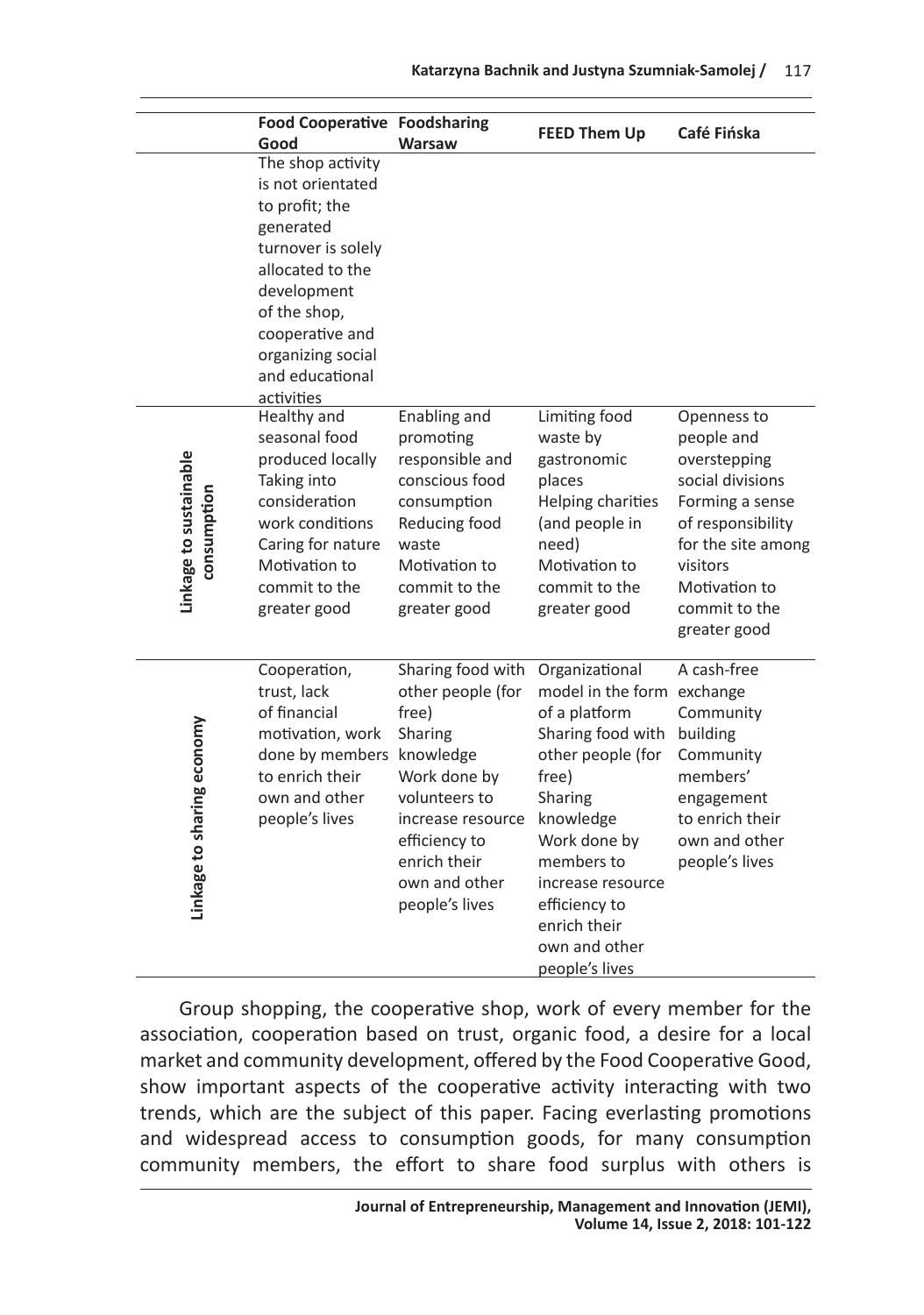incomprehensible. This is not the case with Foodsharing Warsaw and FEED Them Up. These foodsharing believers work in the name of such values as food waste limiting or willingness to share with those who are in need. It seems to be peculiar organic work, producing small effects when it is smallscale. However, it can change a lot via education, raising social consciousness, and making solutions from this area more accessible and embedding. Apart from foodsharing support, FEED Them Up illustrates a common approach to participation in sharing economy through creating platforms. As with Uber, Blablacar, or Airbnb, FEED Them Up is a virtual 'meeting venue' – the service which connects service providers with those who want to take advantage of them. Although the trend of foodsharing is less booming in Poland than in the US and Germany, it provides a high sense of social and environmental responsibility of those who are actively engaged. Its progress in coming years will not only be a specific image of a sharing economy condition, but also pro-social and pro-ecology citizenships attitudes, particularly in an individual dimension, on a small scale, just as two illustrations from the Polish market show. In the spirit of sharing economy and sustainable consumption approach, Café Fińska is an alternative example to setting up cafes where food, its price, service quality or even the interior and 'climate' are not taken into consideration. There is something more important about it  $-$  a common property feeling and mutual responsibility for the place, building a common property and taking part in its functioning.

What is essential is that the initiatives discussed make active use of social media (e.g., crowdfunding, Facebook profile). The new media is a communication and promotion system, moreover, a cooperation platform for initiatives undertaken in the spirit of sustainable consumption and sharing economy. They make it possible to share in new ways, on a scale unavailable earlier. They ease and encourage participants to try group grassroots initiatives.

It needs to be underlined that all the described social initiatives came into existence as grassroots initiatives – originated from individuals or small groups. One of them (Food Cooperative Good), in the process of market development has changed its legal form and transformed into a formal organization (association) and another one (Café Fińska) due to commercial rent pressures is being suspended for the moment. It shows entrepreneurial spirit and the tangible need to throw into practice some values unifying more than just a few individuals. The pretty fast development of the ventures also indicates that their business models resonate well in the communities and may lead to the creation of follow-up businesses, set upon similar qualities rooted in sustainable consumption and sharing economy. Each sampling also shows a different organizational model, which provides evidence of how many different forms of operations are viable in order to adopt sustainability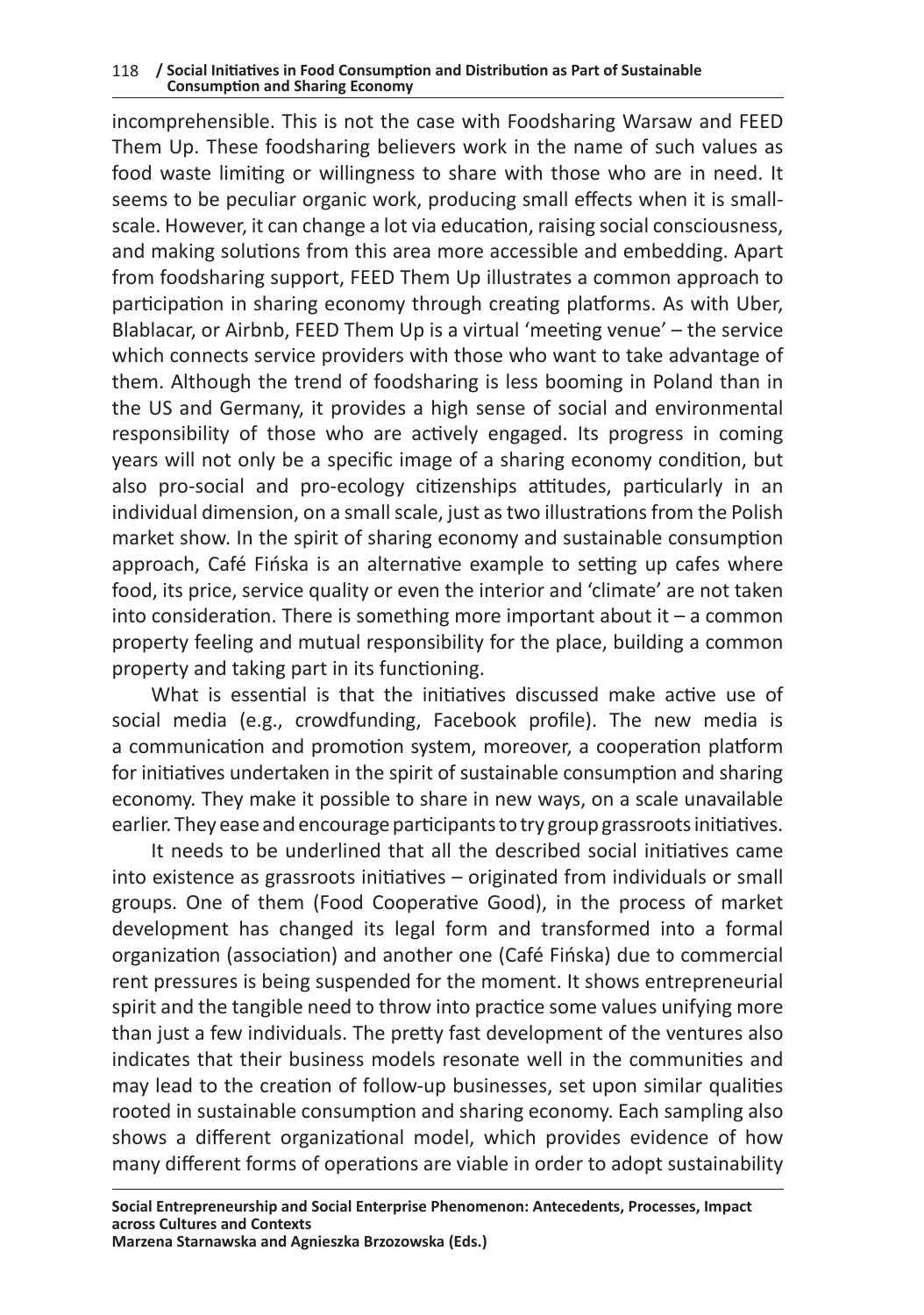consumption and collaborative consumption notion in food consumption and distribution. Such flexibility may increase business viability for entrepreneurs.

The analyzed initiatives differ a lot in the range of undertaken activities, ways of acting and even in ways of relating to sharing economy and sustainable consumption notions. Nonetheless all of them meet the adopted study criteria of qualification to initiatives referring to sustainable consumption and sharing economy in food consumption and distribution. The biggest concern here is the sustainability of social initiatives undertaken in the food consumption and distribution sector. For the moment, being new and attractive, they sustain easily, however it is still unknown whether responsible consumption behaviors will be adopted by communities in the longer term. To verify perceptions and behavioral adoptions a more quantitative study, backed by in-depth interviews, shall be undertaken next. Its findings would also allow for more general insights and conclusions.

## **References**

- Anroinetti, P., & Maklan S. (2014). Feelings that make a difference: How guilt and pride convince consumers of the effectiveness of sustainable consumption choices. *Journal of Business Ethics*, *124*, 117–134.
- Bachnik, K. (2016). Sustainable consumption through the sharing economy. *Research Papers of Wrocław University of Economics*, *423*, 35-44.
- Bachnik, K. (2016). Zrównoważony rozwój a małe i średnie przedsiębiorstwa. In A. Skowronek-Mielczarek (Ed.), *Zarządzanie małymi i średnimi przedsiębiorstwami w warunkach zrównoważonego rozwoju* (pp. 41-65). Warsaw, Poland: Difin.
- Bardhi, F., & Eckhardt, G. (2012). Access based consumption: The case of car sharing. *Journal of Consumer Research*, *39*(4), 881.
- Botsman, R. (2013*). The sharing economy lacks a shared definition*. Retrieved from http://www.collaborativeconsumption.com/2013/11/22/thesharing-economy-lacks-a-shared-definition
- Botsman, R., & Rogers, R. (2010). *What's mine is yours: The rise of collaborative consumption*. New York, NY: HarperCollins.
- Braw, E. (2014, May). Free lunch, anyone? Foodsharing sites and apps stop leftovers going to waste. *The Guardian*. Retrieved from https://www. theguardian.com/sustainable-business/free-food-sharing-leftoverssurplus-local-popular
- *Brundtland Report (Our Common Future)*. (1987). United Nations World Commission on Environment and Development (WCED). Oxford, England: Oxford University Press.
- Buczynski, B. (2013). *Sharing is good. How to save money, time and resources through collaborative consumption*. Gabriola Island, Canada: New Society Publishers.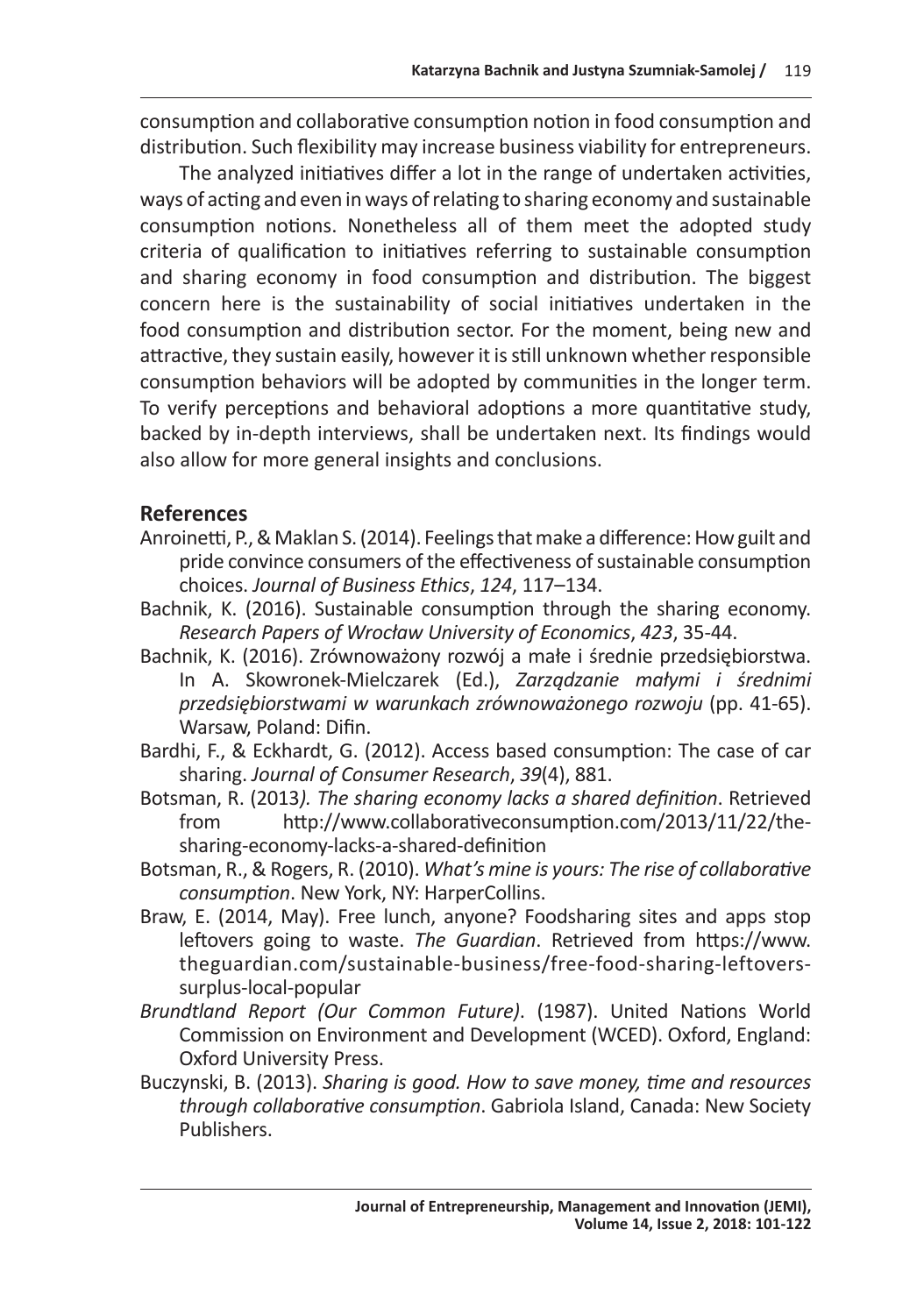120 **/ Social Initiatives in Food Consumption and Distribution as Part of Sustainable Consumption and Sharing Economy**

- Café Fińska. (2016). Retrieved from http://cafefinska.wix.com/ cafefinska#!about/c1c32
- Dąbrowska, A., & Gutkowska, K. (2015). Collaborative consumption as a new trend of sustainable consumption. *Oeconomia*, *14*(2), 39-49.
- European Union. (2013, September). *Business Innovation Observatory. The sharing economy. Accessibility based business models for peerto-peer markets*. Retrieved from http://ec.europa.eu/DocsRoom/ documents/13413/attachments/2/translations?locale=ro
- Ethridge, D. E. (2004). *Research Methodology in Applied Economics*. Ames, IA: Blackwell Publishing.
- Evans, M., Jamal, A., & Foxall, G. (2009). *Consumer behavior* (2nd ed.). West Sussex, England: Wiley.
- Feed Them Up. (2016). Retrieved from http://feedthemup.com/o-projekcie
- Food and Agriculture Organization of the United Nations. (2016). *SAVE FOOD: Global Initiative on Food Loss and Waste Reduction*. Retrieved from http:// www.fao.org/save-food/resources/keyfindings/en
- Hansen, K. (2016, May). Foodsharing, czyli jedz, dziel się i kochaj! Newsweek. Retrieved from http://www.newsweek.pl/ styl-zycia/foodsharing-w-warszawie-stanela-pierwsza-w-polscejadlodzielnia,artykuly,385427,1.html
- Holt, D. (2016, March). Branding in the age of social media. *Harvard Business Review*, Retrieved from https://hbr.org/2016/03/branding-in-the-age-ofsocial-media
- Jokela, P., & Elo, M. (2015). Developing innovative business models in social ventures. *Journal of Entrepreneurship*, *Management and Innovation*, *11*(1), 103-118.
- Kniazeva, M., & Venkatesh, A. (2007). Food for thought: a study of food consumption in postmodern US culture. *Journal of Consumer Behaviour*, *6*(6), 419-435.
- Kooperatywa Dobrze. (2014a). Retrieved from http://www.dobrze.waw.pl/onas/
- Kooperatywa Dobrze. (2014b). Retrieved from https://docs.google.com/file/d/ 0Bz2ifoflohOzSTJZQjNTc0N4Z1pKMjJYQkpuRlZHbUxuaVJN/edit
- Kooperatywa Dobrze. (2016a). Retrieved from http://www.dobrze.waw.pl/dlamediow
- Kooperatywa Dobrze. (2016b). Retrieved from http://www.dobrze.waw.pl/onas/dolacz-do-nas (accessed 25.06.2016)
- Kozioł-Nadolna, K. (2016). Funding innovation in Poland through crowdfunding. *Journal of Entrepreneurship, Management and Innovation*, *12*(3), 7-29.
- McDonald, S., Oates, C.J., Alevizou, P.J., Young, C.W., & Hwang, K. (2012). Individual strategies for sustainable consumption. *Journal of Marketing Management*, *28*(3–4), 445–468.
- Möhlmann, M. (2015). Collaborative consumption: determinants of satisfaction and the likelihood of using a sharing economy option again. *Journal of Consumer Behaviour*, 14, 193–207.

**Social Entrepreneurship and Social Enterprise Phenomenon: Antecedents, Processes, Impact across Cultures and Contexts**

**Marzena Starnawska and Agnieszka Brzozowska (Eds.)**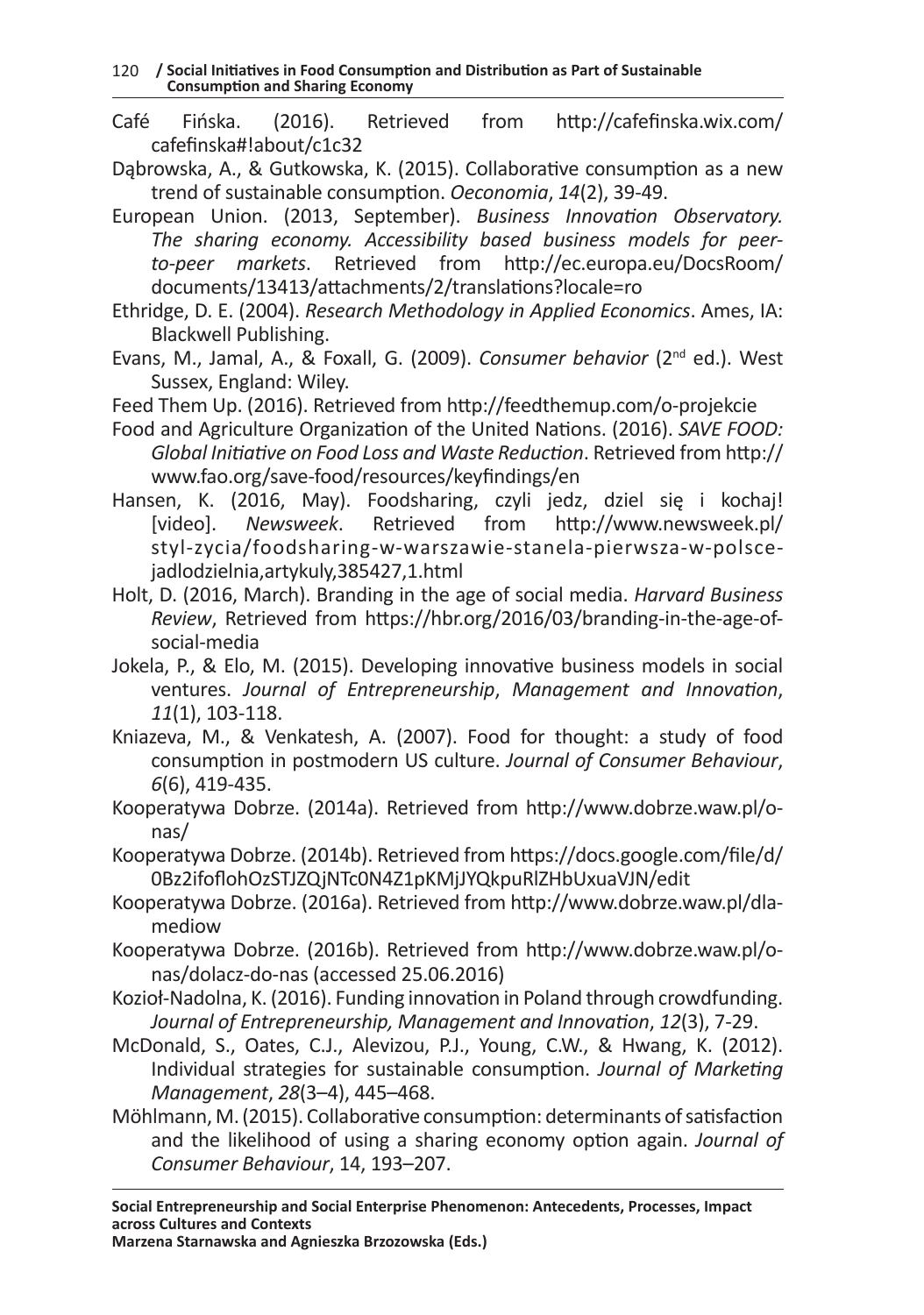- Morgan, J. (2014). Why the collaborative economy is changing everything. *Forbes*. Retrieved from http://www.forbes.com/sites/jacobmorgan/2014/10/16/ why-the-collaborative-economy-is-changing-everything
- Mróz, B. (2007). Nowe trendy w konsumpcji a koncepcja społecznej odpowiedzialności biznesu: perspektywa europejska. In A. Dąbrowska, & M. Janoś-Kresło (Eds.), *Konsument na rynku europejskim*, Warsaw, Poland: IBRKK.
- Mróz, B. (2013). *Konsument w globalnej gospodarce. Trzy perspektywy*, Warsaw, Poland: Of. Wyd. SGH.
- Panato Café. (2016). Retrieved from http://panato.org/panato-cafe
- Peborgh, E., Odiseo Team. (2008). *Sustainability 2.0.* Buenos Aires.
- Polakpotrafi.pl. (2016a). Retrieved from http://polakpotrafi.pl/projekt/sklepkooperatywy
- Polakpotrafi.pl. (2016b). Retrieved from https://polakpotrafi.pl/projekt/drugisklep-kooperatywy-dobrze
- Polakpotrafi.pl. (2016c). Retrieved from https://polakpotrafi.pl/projekt/cafejozefinska
- PwC. (2015, April). *The sharing economy. Consumer Intelligence Series*. Retrieved from http://www.pwc.com/us/en/industry/entertainmentmedia/publications/consumer-intelligence-series/sharing-economy.html
- Schiffman, L.G., Kanuk, L.L., & Wisenblit, J. (2010). *Consumer behaviour* (10th ed). Upper Saddle River, NJ: Pearson Prentice Hall.
- Sheth, J.N., Sethia, N.K., & Shanthi, S. (2011). Mindful consumption: Acustomercentric approach to sustainability. *Journal of the Academy of Marketing Science*, *39*, 21-39.
- Słowik, K. (2016, July). Kooperatywa Dobrze otworzyła drugi sklep na Muranowie. *Wyborcza*. Retrieved from http://warszawa.wyborcza.pl/war szawa/1,34862,20384552,kooperatywa-dobrze-otworzyla-drugi-sklep-namuranowie.html?disableRedirects=true
- Straker, K., & Wrigley, C. (2015). The role of emotion in product, service and business model design. *Journal of Entrepreneurship, Management and Innovation*, *11*(1), 11-28.
- Strutyńska, J. (2014, September). Panato Cafe płacisz za czas. Retrieved from http://www.wroclaw.pl/panato-cafe-placisz-za-czas
- Szumniak-Samolej, J. (2016). Changes in the business environment. *Research Papers of Wrocław University of Economics*, *423*, 122-137.
- Szutowski, D., & Ratajczak, P. (2016). The relations between CSR and Innovation. Model approach. *Journal of Entrepreneurship, Management and Innovation*, *12*(2), 77-94.
- Udemy. (2014). The next wave of the sharing economy [Blog post]. Retrieved from https://blog.udemy.com/the-next-wave-of-the-sharing-economy
- Voget-Kleschin, L. (2015). Reasoning claims for more sustainable food consumption: A capabilities perspective. *Journal of Agricultural and Environmental Ethics*, *28*, 455–477.